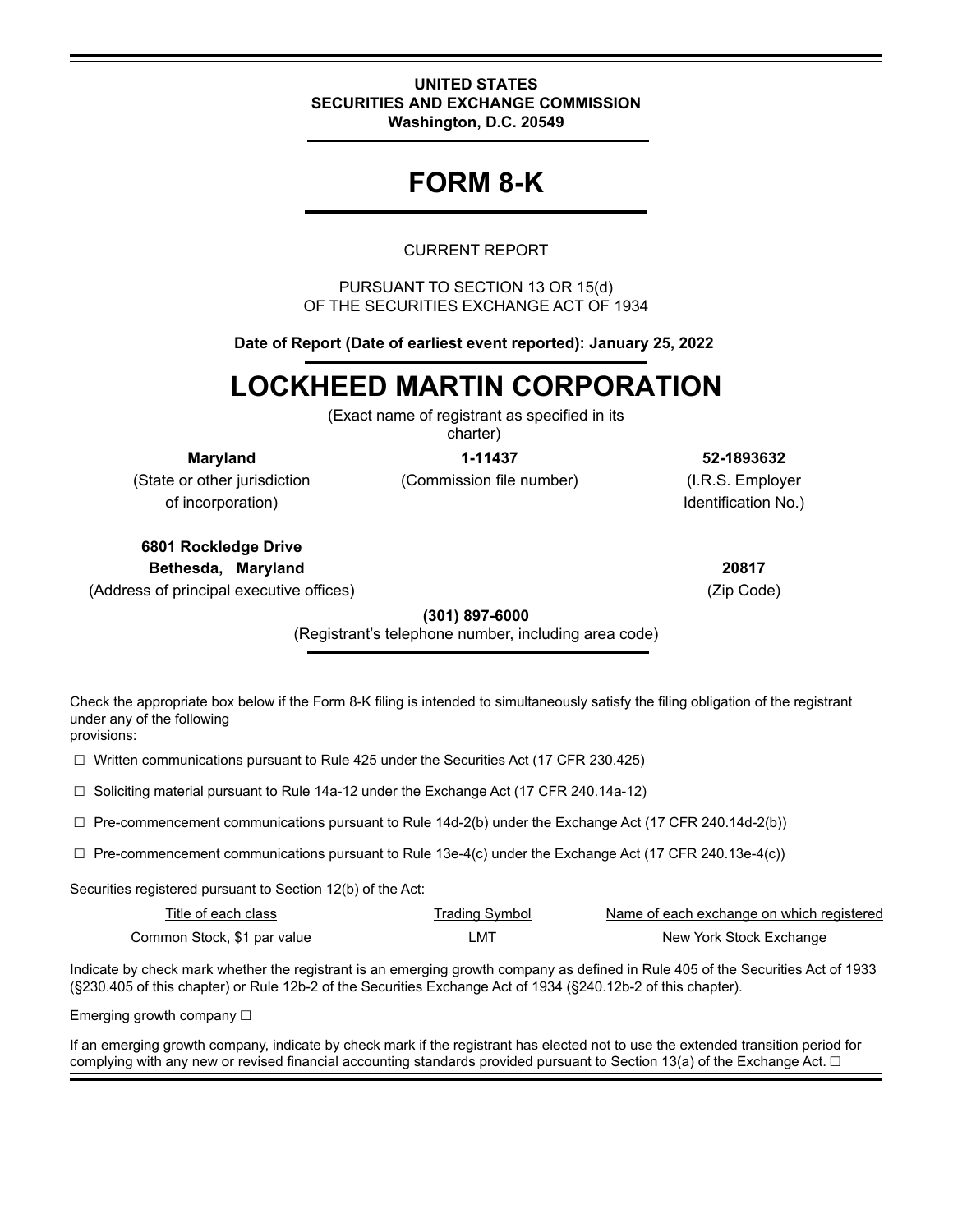#### **Item 2.02. Results of Operations and Financial Condition.**

On January 25, 2022, Lockheed Martin Corporation issued a news release reporting its financial results for the quarter and year ended December 31, 2021. A copy of the news release is furnished as Exhibit 99.1 to this Current Report on Form 8-K. Exhibit 99.1 shall not be deemed "filed" for purposes of Section 18 of the Securities Exchange Act of 1934, nor shall it be deemed incorporated by reference in any filing under the Securities Act of 1933, as amended.

#### **Item 9.01. Financial Statements and Exhibits.**

#### **Exhibit No. Description**

- 99.1 Lockheed Martin Corporation News Release dated January 25, 2022 (earnings release reporting [Lockheed Martin Corporation's financial results for the quarter and year ended December 31, 2021\).](wurl://docs.v1/doc:bf8897358d6a4e3c831c85c12ac3ecf5)
- 104 Cover Page Interactive Data File (embedded within the Inline XBRL document)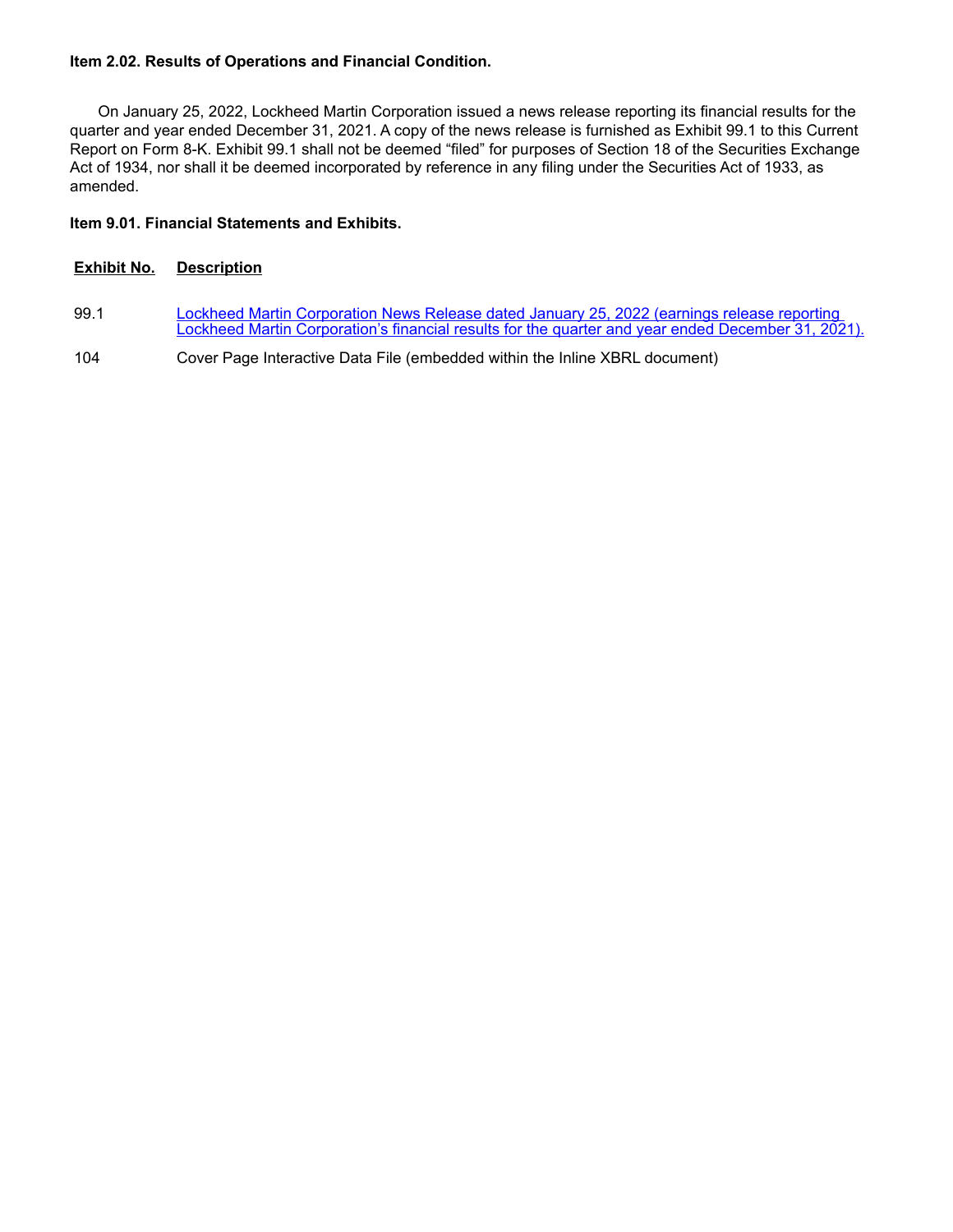#### **SIGNATURE**

Pursuant to the requirements of the Securities Exchange Act of 1934, the registrant has duly caused this report to be signed on its behalf by the undersigned hereunto duly authorized.

> Lockheed Martin Corporation (Registrant)

Date: January 25, 2022 **By: /s/ Brian P. Colan** 

Brian P. Colan Vice President and Controller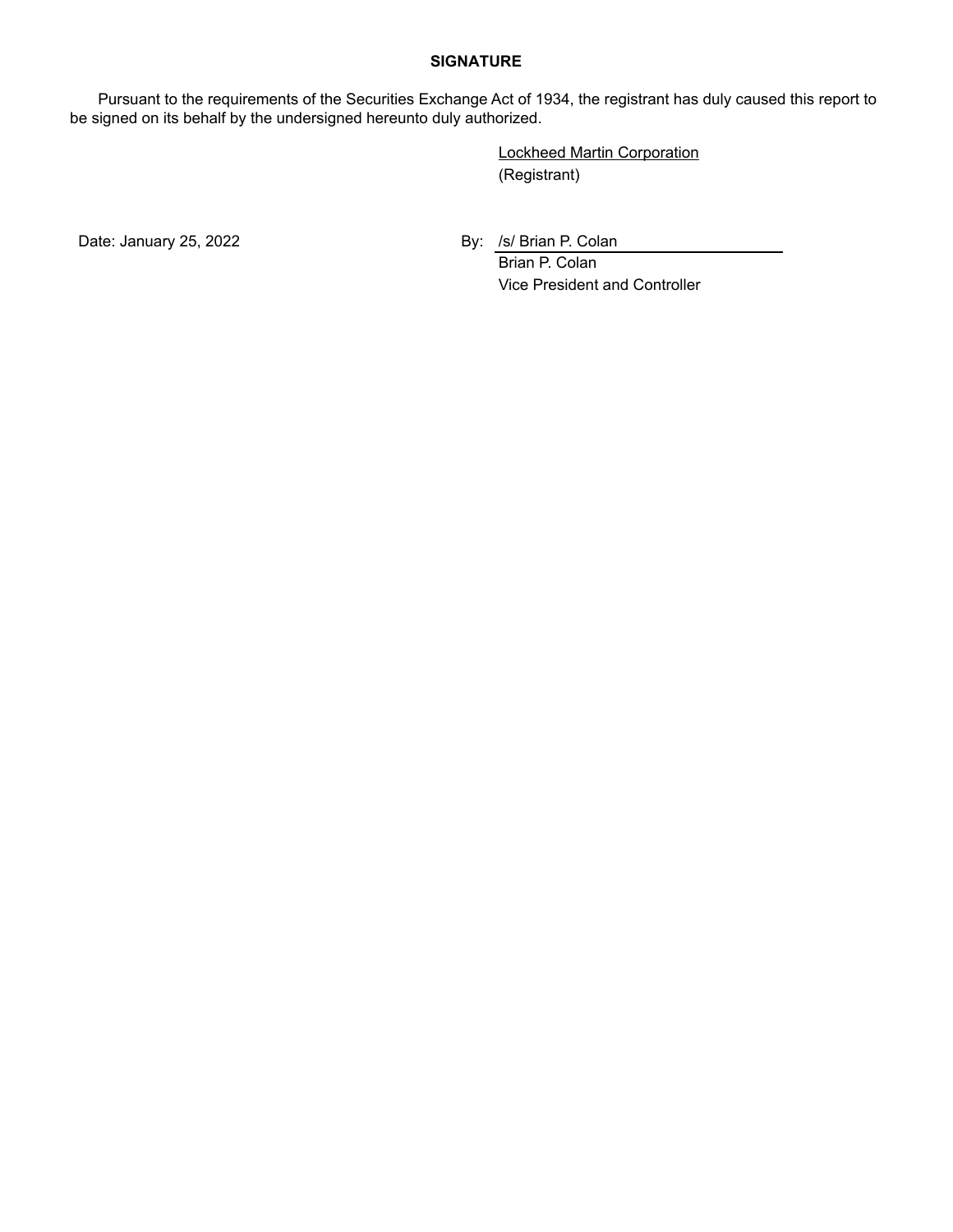



**Lockheed Martin Reports Fourth Quarter and Full Year 2021 Financial Results**

- **• Net sales of \$17.7 billion in the fourth quarter and \$67.0 billion in 2021**
- **• Net earnings from continuing operations of \$2.0 billion, or \$7.47 per share, in the fourth quarter and \$6.3 billion, or \$22.76 per share, in 2021**
- **• Generated cash from operations of \$4.3 billion in the fourth quarter and \$9.2 billion in 2021**
- **• Returned cash to shareholders through \$2.1 billion of share repurchases and \$762 million of dividends in the fourth quarter, and \$4.1 billion of share repurchases and \$2.9 billion of dividends in 2021**
- **• 2022 financial outlook provided**

**BETHESDA, Md.,** Jan. 25, 2022 – Lockheed Martin Corporation [NYSE: LMT] today reported fourth quarter 2021 net sales of \$17.7 billion, compared to \$17.0 billion in the fourth quarter of 2020. Net earnings from continuing operations in the fourth quarter of 2021 were \$2.0 billion, or \$7.47 per share, compared to \$1.8 billion, or \$6.38 per share, in the fourth quarter of 2020. Cash from operations was \$4.3 billion in the fourth quarter of 2021, compared to \$1.8 billion in the fourth quarter of 2020. Cash from operations in the fourth quarter of 2020 was after \$1.0 billion of discretionary pension contributions.

"We closed the year on a strong note with solid growth in fourth quarter sales, segment operating profit, and earnings per share, while cash exceeded our projections as we delivered on our customer commitments and drove strong execution," said Lockheed Martin Chairman, President and CEO James Taiclet. "We delivered significant value back to shareholders in 2021, including \$7 billion in dividends and share repurchases, and our team continued to provide world-class support to our customers despite the ongoing challenges of the global pandemic. Through our strong balance sheet, we continue to invest in the many emerging growth opportunities ahead – from new aircraft competitions around the world, to our classified portfolio, to solid demand for our signature programs, to emerging technologies like hypersonics. Looking ahead to 2022, we will remain fully dedicated to service to our customers and dynamic and disciplined capital allocation for the benefit of our shareholders."

Net earnings for the quarter ended Dec. 31, 2021 included net gains of \$85 million (\$64 million, or \$0.23 per share, after-tax) due to increases in the fair value of investments held in the Lockheed Martin Ventures Fund. Net earnings for the year ended Dec. 31, 2021 included a noncash pension settlement charge of \$1.7 billion (\$1.3 billion, or \$4.72 per share, after-tax) associated with the \$4.9 billion gross pension liability transfer completed in the third quarter; net gains of \$265 million (\$199 million, or \$0.72 per share, after-tax) due to increases in the fair value of investments held in the Lockheed Martin Ventures Fund; and severance and restructuring charges of \$36 million (\$28 million, or \$0.10 per share, after-tax) announced in the first quarter. Net earnings for the year ended Dec. 31, 2020 included a non-cash impairment charge of \$128 million (\$96 million, or \$0.34 per share, after tax) for an investment in a joint venture; and severance charges of \$27 million (\$21 million, or \$0.08 per share, after-tax).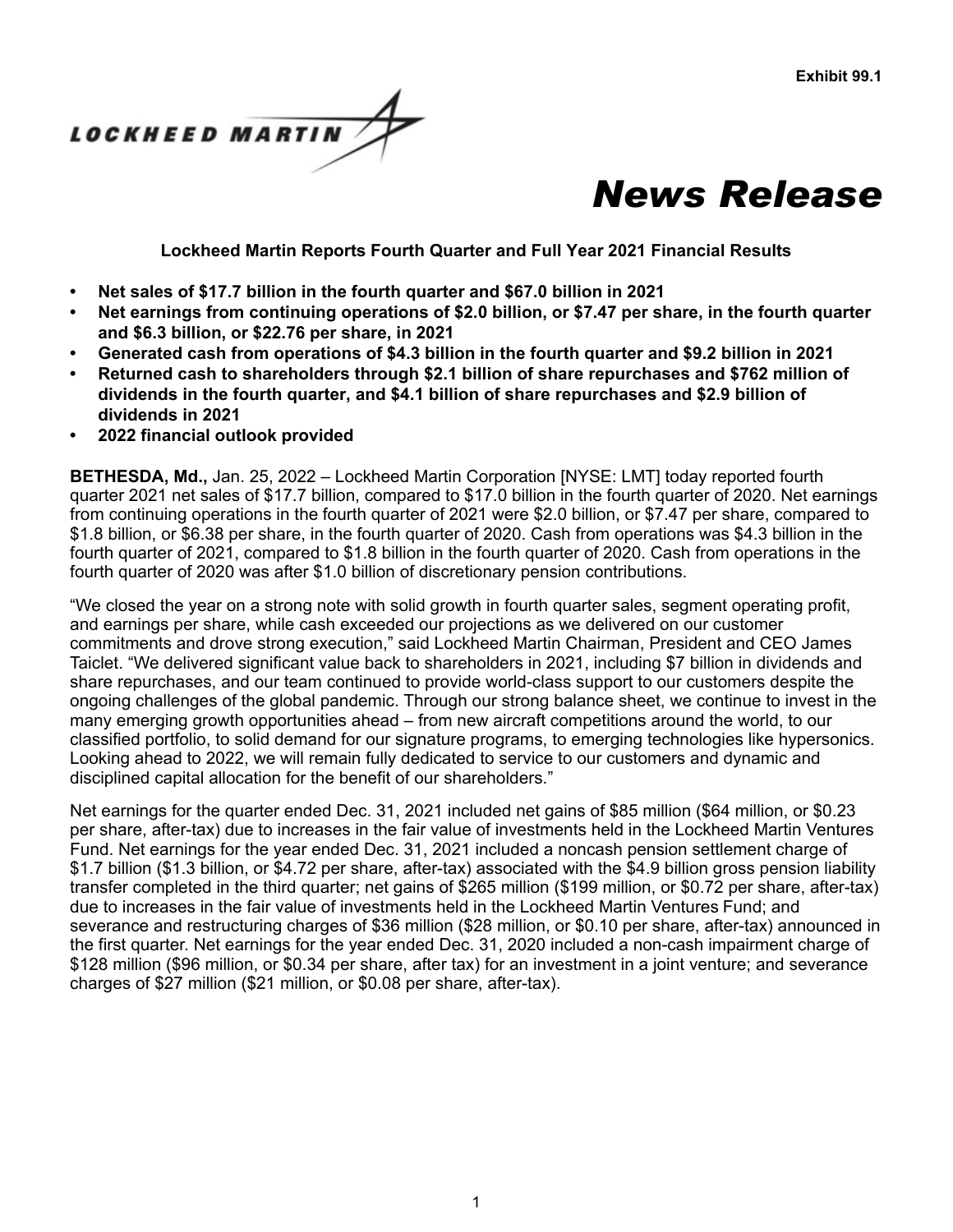## **Update on Proposed Aerojet Rocketdyne Acquisition**

Earlier this month, Lockheed Martin and Aerojet Rocketdyne agreed with the Federal Trade Commission (FTC) that the parties would not close the transaction before Jan. 27, 2022, to enable the parties to discuss the scope and nature of the merchant supply and firewall commitments previously offered by Lockheed Martin. Lockheed Martin has been advised by the FTC that its concerns regarding the transaction cannot be addressed adequately by the terms of a consent order. Lockheed Martin believes it is highly likely that the FTC will vote to sue to block the transaction and expects they will make a decision before Jan. 27, 2022.

If the FTC sues to block the transaction, Lockheed Martin could elect to defend the lawsuit or terminate the merger agreement. Additional information concerning the transaction can be found in Lockheed Martin's 2021 Form 10-K that has been filed with the Securities and Exchange Commission.

Lockheed Martin continues to believe in the benefits of the transaction for the United States and its allies, the industry, and all of the company's stakeholders.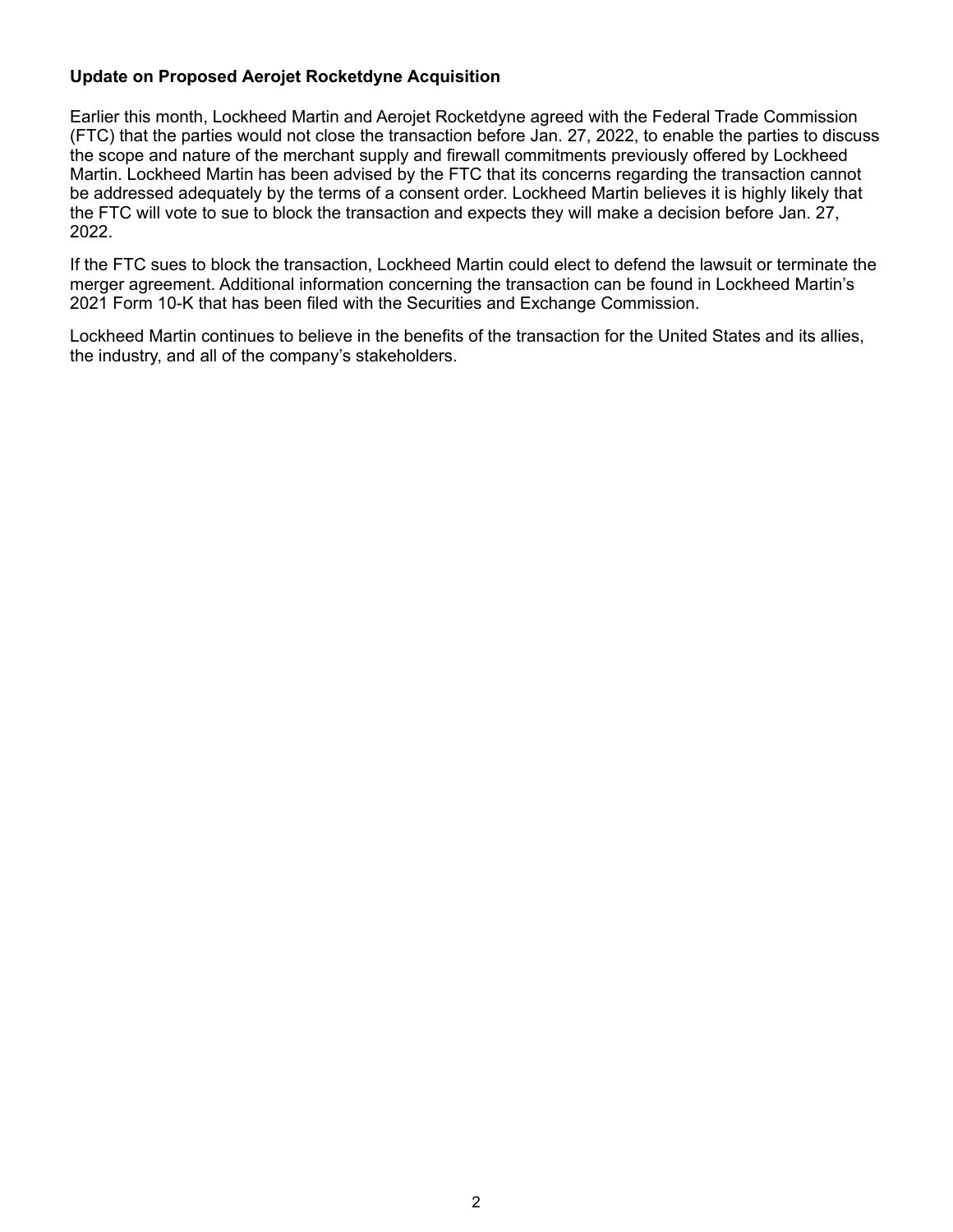## **Summary Financial Results**

The following table presents the company's summary financial results.

| (in millions, except per share data)             | Quarters Ended Dec. 31, |                         |        | Years Ended Dec. 31, |            |                |        |  |  |
|--------------------------------------------------|-------------------------|-------------------------|--------|----------------------|------------|----------------|--------|--|--|
|                                                  | 2021                    |                         | 2020   |                      | 2021       |                | 2020   |  |  |
| <b>Net sales</b>                                 | 17,729                  | $\sqrt[6]{\frac{1}{2}}$ | 17,032 | \$                   | 67,044     | $\mathfrak{F}$ | 65,398 |  |  |
|                                                  |                         |                         |        |                      |            |                |        |  |  |
| Business segment operating profit <sup>1</sup>   | \$<br>2,014             | $\mathfrak{F}$          | 1,875  | \$                   | 7,379      | $\mathcal{S}$  | 7,152  |  |  |
| Unallocated items                                |                         |                         |        |                      |            |                |        |  |  |
| FAS/CAS operating adjustment                     | 491                     |                         | 469    |                      | 1,960      |                | 1,876  |  |  |
| Severance and restructuring charges <sup>2</sup> |                         |                         | (27)   |                      | (36)       |                | (27)   |  |  |
| Other, $net3$                                    | (50)                    |                         | (28)   |                      | (180)      |                | (357)  |  |  |
| Total unallocated items                          | 441                     |                         | 414    |                      | 1,744      |                | 1,492  |  |  |
| <b>Consolidated operating profit</b>             | $2,455$ \$              |                         | 2,289  | \$                   | $9,123$ \$ |                | 8,644  |  |  |
|                                                  |                         |                         |        |                      |            |                |        |  |  |
| <b>Net earnings (loss) from</b>                  |                         |                         |        |                      |            |                |        |  |  |
| Continuing operations <sup>2,3,4</sup>           | \$<br>2,049             | \$                      | 1,792  | S                    | 6,315      | \$             | 6,888  |  |  |
| Discontinued operations <sup>5</sup>             |                         |                         |        |                      |            |                | (55)   |  |  |
| <b>Net earnings</b>                              | 2,049                   | \$                      | 1,792  | \$                   | 6,315      |                | 6,833  |  |  |
|                                                  |                         |                         |        |                      |            |                |        |  |  |
| Diluted earnings (loss) per share from           |                         |                         |        |                      |            |                |        |  |  |
| Continuing operations <sup>2,3,4</sup>           | \$<br>7.47              | \$                      | 6.38   | \$                   | 22.76      | \$.            | 24.50  |  |  |
| Discontinued operations <sup>5</sup>             |                         |                         |        |                      |            |                | (0.20) |  |  |
| <b>Diluted earnings per share</b>                | 7.47                    | \$                      | 6.38   | \$                   | 22.76      | $\mathfrak{S}$ | 24.30  |  |  |
|                                                  |                         |                         |        |                      |            |                |        |  |  |
| Cash from operations <sup>6</sup>                | \$<br>4,268             | S                       | 1,807  | S                    | 9,221      | S              | 8,183  |  |  |

 1 Business segment operating profit is a non-GAAP measure. See the "Use of Non-GAAP Financial Measures" section of this news release for more information.

Severance and restructuring charges for the year ended Dec. 31, 2021 include charges of \$36 million (\$28 million, or \$0.10 per share, aftertax) for previously announced actions at the company's Rotary and Mission Systems business segment recognized in the first quarter of 2021. Severance and restructuring charges for the quarter and year ended Dec. 31, 2020 include charges of \$27 million (\$21 million, or \$0.08 per share, after-tax) for previously announced actions related to corporate functions.

Other, net for the year ended Dec. 31, 2020 includes a noncash impairment charge of \$128 million (\$96 million, or \$0.34 per share, after-tax) for the investment in the international equity method investee, Advanced Military Maintenance, Repair and Overhaul Center (AMMROC) recognized in the second quarter of 2020.

- Net earnings from continuing operations for the quarter and year ended Dec. 31, 2021 include net gains of \$85 million (\$64 million, or \$0.23 per share, after-tax) and \$265 million (\$199 million, or \$0.72 per share, after-tax) due to increases in the fair value of investments held in the Lockheed Martin Ventures Fund. Net earnings from continuing operations for the year ended Dec. 31, 2021 also include a previously announced noncash, non-operating pension settlement charge of \$1.7 billion (\$1.3 billion, or \$4.72 per share, after-tax) related to the purchase of group annuity contracts to transfer \$4.9 billion of gross pension obligations to an insurance company in the third quarter of 2021.
- 5 Net earnings from discontinued operations for the year ended Dec. 31, 2020 include a noncash charge in the third quarter of 2020 for \$55 million (\$0.20 per share) resulting from the resolution of certain tax matters related to the former Information Systems & Global Solutions business divested in 2016.
- 6 Cash from operations for the year ended Dec. 31, 2021 is after employer payroll tax payments of \$942 million, compared to \$222 million for the year ended Dec. 31, 2020. In 2020, the company deferred the payment of \$460 million of the employer portion of payroll taxes pursuant to the Coronavirus Aid, Relief, and Economic Security Act (CARES Act), of which \$230 million was paid in the fourth quarter of 2021 with the remaining \$230 million to be paid in the fourth quarter of 2022. In addition, cash from operations for the quarter and year ended Dec. 31, 2020 is net of discretionary pension contributions of \$1.0 billion.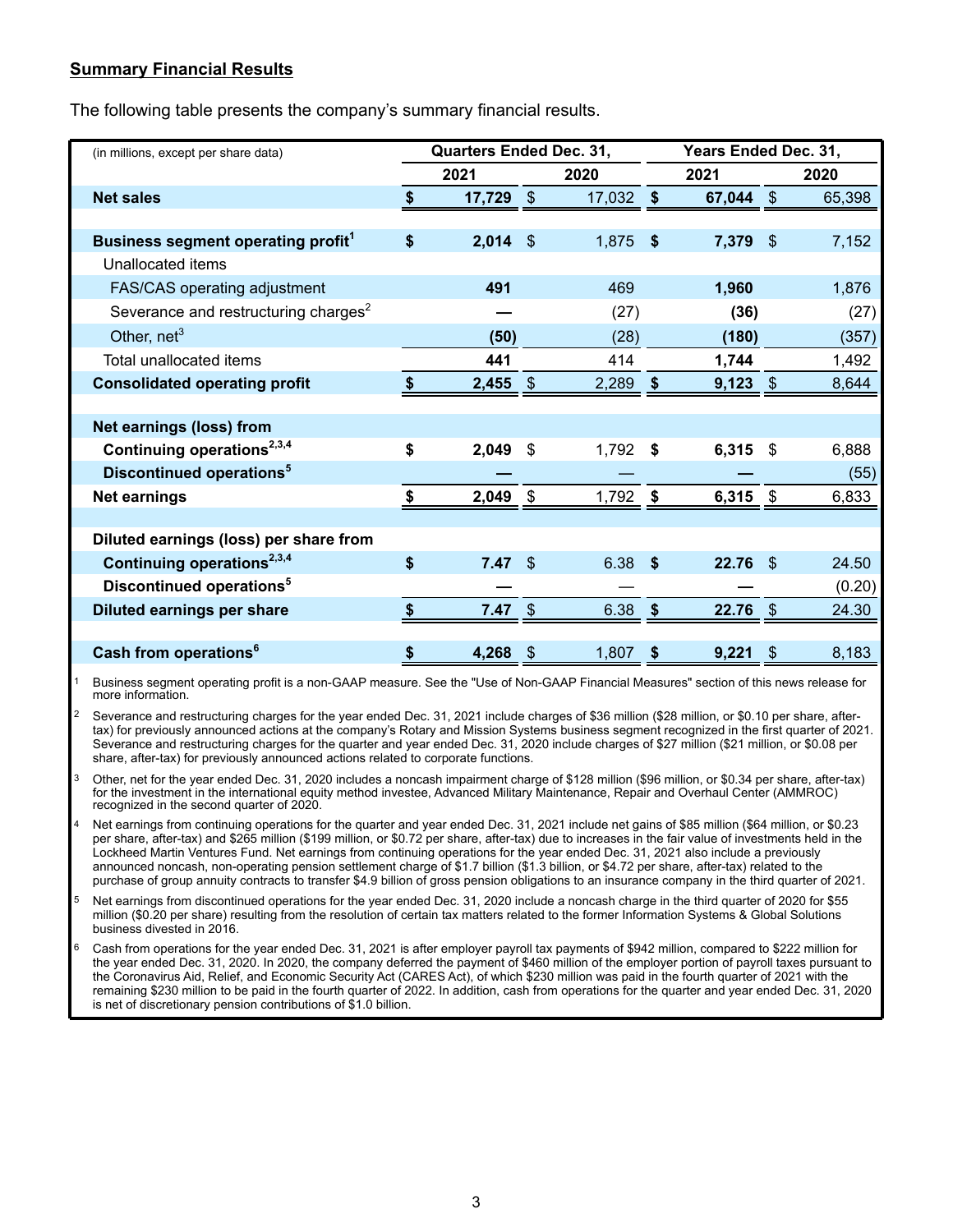## **2022 Financial Outlook**

The following table and other sections of this news release contain forward-looking statements, which are based on the company's current expectations. Actual results may differ materially from those projected. It is the company's practice not to incorporate adjustments into its financial outlook for proposed acquisitions, divestitures, ventures, pension risk transfer transactions, changes in law, or new accounting standards until such items have been consummated, enacted or adopted. For additional factors that may impact the company's actual results, refer to the "Forward-Looking Statements" section in this news release.

| (in millions, except per share data)           | 2022<br><b>Current Outlook<sup>1</sup></b> |
|------------------------------------------------|--------------------------------------------|
|                                                |                                            |
| Net sales                                      | ~566,000                                   |
|                                                |                                            |
| Business segment operating profit <sup>2</sup> | ~57,175                                    |
|                                                |                                            |
| Net FAS/CAS pension adjustment <sup>3,4</sup>  | ~52,260                                    |
|                                                |                                            |
| Diluted earnings per share                     | ~526.70                                    |
|                                                |                                            |
| Cash from operations                           | $≥$ \$7,900                                |
| R&D capitalization assumption <sup>5</sup>     | ~5500                                      |
| Cash from operations (excluding $R&D)^2$       | $≥$ \$8,400                                |
|                                                |                                            |
| Cash from operations                           | $≥$ \$7,900                                |
| Capital expenditures                           | $\sim$ \$(1,900)                           |
| Free cash flow <sup>2</sup>                    | $≥$ \$6,000                                |

<sup>1</sup> The company's current 2022 financial outlook reflects known impacts from the COVID-19 pandemic based on the company's understanding at the time of this news release and its experience to date. However, the company cannot predict how the pandemic will evolve or what impact it will continue to have. Therefore, no additional impacts to the company's operations or its supply chain as a result of continued disruption from, or policies in response to, COVID-19 for periods subsequent to the time of this news release have been incorporated into the company's current 2022 financial outlook. The ultimate impacts of COVID-19 on the company's financial results for 2022 and beyond remain uncertain and there can be no assurance that the company's underlying assumptions are correct. Additionally, the current 2022 financial outlook does not include any future gains or losses related to changes in valuations of the company's investments held in the Lockheed Martin Ventures Fund as the company cannot predict changes in the valuation of its investments or market events. It also assumes continued accelerated payments to suppliers, with a focus on small and at-risk businesses. Further, the 2022 financial outlook does not incorporate the pending acquisition of Aerojet Rocketdyne Holdings, Inc. and related transaction costs.

2 Business segment operating profit, cash from operations (excluding R&D) and free cash flow are non-GAAP measures. See the "Use of Non-GAAP Financial Measures" section of this news release for more information.

- The net FAS/CAS pension adjustment is presented as a single amount and includes total expected U.S. Government cost accounting standards (CAS) pension cost of approximately \$1.8 billion and total expected financial accounting standards (FAS) pension income of approximately \$460 million. CAS pension cost and the service cost component of FAS pension income are included in operating profit. The non-service cost components of FAS pension income are included in non-operating income (expense). For additional detail regarding the pension amounts reported in operating and non-operating results, refer to the supplemental table included at the end of this news release.
- 4 The net FAS/CAS pension adjustment was calculated using a 2.875% discount rate at Dec. 31, 2021, an approximate 10.5% return on plan assets in 2021, and an expected 6.5% long-term rate of return on plan assets in future years.
- 5 A provision of the Tax Cuts and Jobs Act of 2017 went into effect on Jan. 1, 2022 that requires companies to capitalize and amortize research and development costs over five years rather than deducting such costs in the year incurred for tax purposes. The company currently estimates that unless the provision is deferred, modified, or repealed, this change will result in an additional \$500 million of tax payments in 2022, which has been reflected in the company's current 2022 financial outlook for cash from operations. This change is not expected to have a significant impact on the company's net earnings.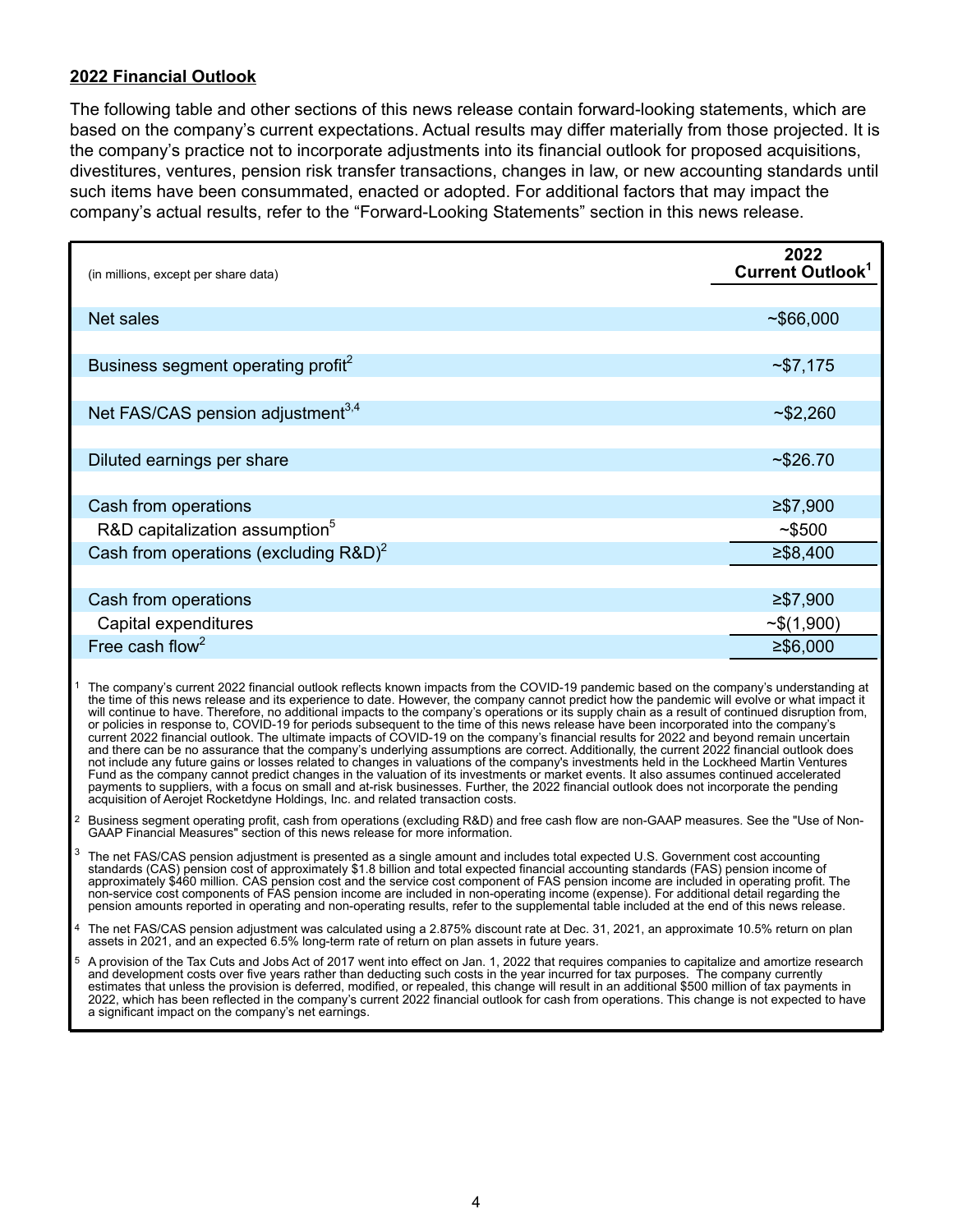## **Cash Deployment Activities**

The company's cash deployment activities in the quarter and year end Dec. 31, 2021, included the following:

- accelerating \$2.2 billion of payments to suppliers during the quarter ended Dec. 31, 2021 that were due in the first quarter of 2022, compared to accelerating \$2.1 billion of payments to suppliers in the fourth quarter of 2020 that were due in the first quarter of 2021;
- making no pension contributions during the quarter and year ended Dec. 31, 2021, compared to making discretionary pension contributions of \$1.0 billion during the quarter and year ended Dec. 31, 2020;
- making capital expenditures of \$607 million and \$1.5 billion during the quarter and year ended Dec. 31, 2021, compared to \$722 million and \$1.8 billion during the quarter and year ended Dec. 31, 2020;
- paying cash dividends of \$762 million and \$2.9 billion during the quarter and year ended Dec. 31, 2021, compared to \$728 million and \$2.8 billion during the quarter and year ended Dec. 31, 2020;
- paying \$2.1 billion to repurchase 6.1 million shares (including 2.2 million shares received upon settlement of an accelerated share repurchase agreement (ASR) in January 2022) and \$4.1 billion to repurchase 11.7 million shares (including the 2.2 million shares received upon settlement of an ASR in January 2022) during the quarter and year ended Dec. 31, 2021, compared to no shares repurchased and paying \$1.1 billion to repurchase 3.0 million shares during the quarter and year ended Dec. 31, 2020;
- making no repayments and a scheduled repayment of \$500 million of long-term debt during the quarter and year ended Dec. 31, 2021, compared to making repayments of \$500 million and \$1.7 billion of long-term debt during the quarter and year ended Dec. 31, 2020; and
- receiving no proceeds from the issuance of debt during the year ended Dec. 31, 2021, compared to receiving \$1.1 billion of net proceeds from the issuance of debt during the year ended Dec. 31, 2020.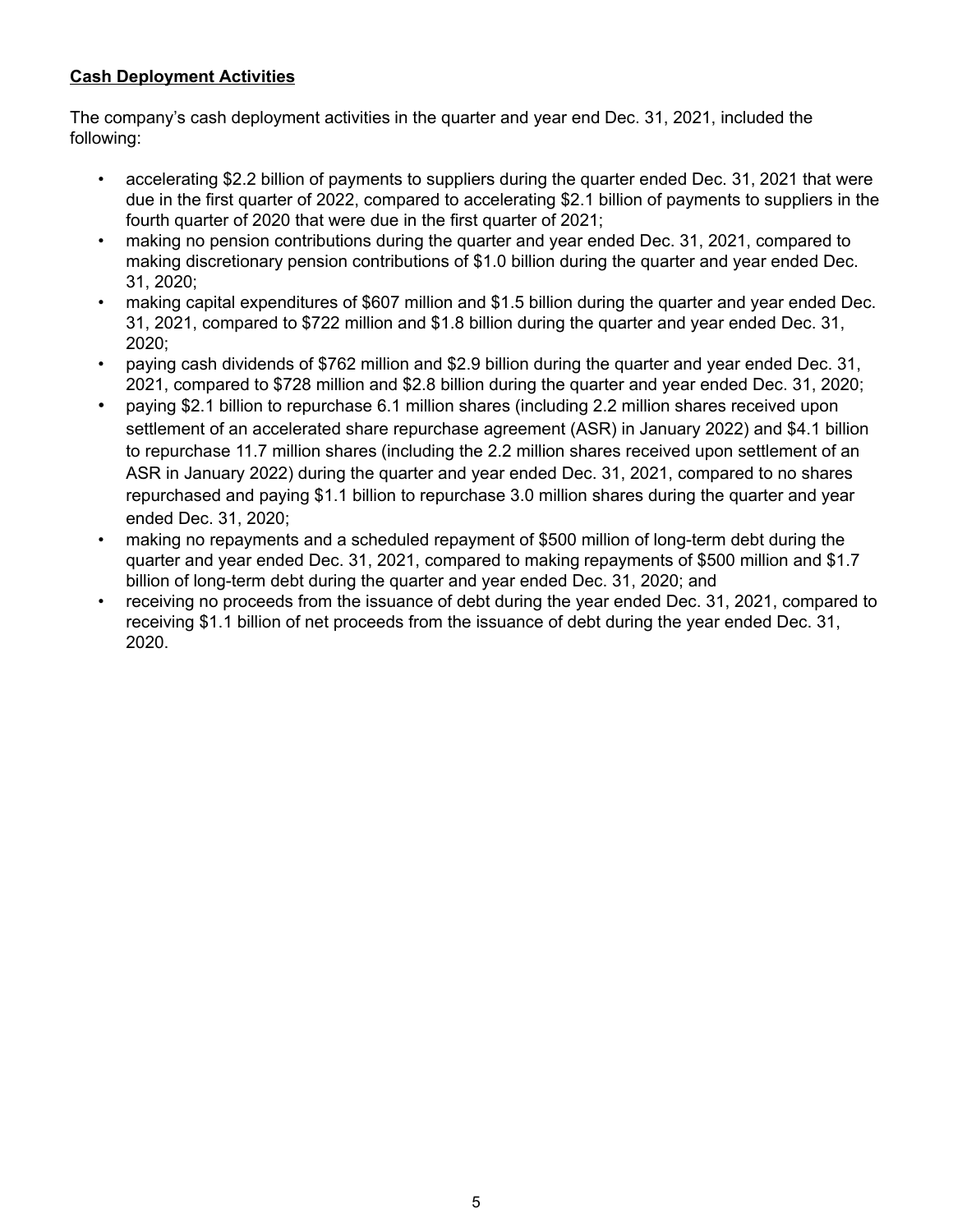## **Segment Results**

The company operates in four business segments organized based on the nature of products and services offered: Aeronautics, Missiles and Fire Control (MFC), Rotary and Mission Systems (RMS) and Space. The following table presents summary operating results of the company's business segments and reconciles these amounts to the company's consolidated financial results.

| (in millions)                                  |    | <b>Quarters Ended Dec. 31,</b> |      |            |      | Years Ended Dec. 31, |      |        |
|------------------------------------------------|----|--------------------------------|------|------------|------|----------------------|------|--------|
|                                                |    | 2021                           |      | 2020       |      | 2021                 |      | 2020   |
| <b>Net sales</b>                               |    |                                |      |            |      |                      |      |        |
| Aeronautics                                    | \$ | 7,127                          | \$   | $6,714$ \$ |      | 26,748               | \$   | 26,266 |
| Missiles and Fire Control                      |    | 3,219                          |      | 2,866      |      | 11,693               |      | 11,257 |
| Rotary and Mission Systems                     |    | 4,460                          |      | 4,212      |      | 16,789               |      | 15,995 |
| <b>Space</b>                                   |    | 2,923                          |      | 3,240      |      | 11,814               |      | 11,880 |
| <b>Total net sales</b>                         | S  | 17,729                         | \$   | 17,032     | - \$ | 67,044               | -\$  | 65,398 |
|                                                |    |                                |      |            |      |                      |      |        |
| <b>Operating profit</b>                        |    |                                |      |            |      |                      |      |        |
| Aeronautics                                    | \$ | 820                            | - \$ | 727 \$     |      | $2,799$ \$           |      | 2,843  |
| Missiles and Fire Control                      |    | 438                            |      | 374        |      | 1,648                |      | 1,545  |
| Rotary and Mission Systems                     |    | 448                            |      | 406        |      | 1,798                |      | 1,615  |
| Space                                          |    | 308                            |      | 368        |      | 1,134                |      | 1,149  |
| <b>Total business segment operating profit</b> |    | 2,014                          |      | 1,875      |      | 7,379                |      | 7,152  |
| Unallocated items                              |    |                                |      |            |      |                      |      |        |
| <b>FAS/CAS operating adjustment</b>            |    | 491                            |      | 469        |      | 1,960                |      | 1,876  |
| Severance and restructuring charges            |    |                                |      | (27)       |      | (36)                 |      | (27)   |
| Other, net                                     |    | (50)                           |      | (28)       |      | (180)                |      | (357)  |
| Total unallocated items                        |    | 441                            |      | 414        |      | 1,744                |      | 1,492  |
| <b>Total consolidated operating profit</b>     |    | 2,455                          | -\$  | 2,289      | S    | 9,123                | - \$ | 8,644  |
|                                                |    |                                |      |            |      |                      |      |        |

Net sales and operating profit of the company's business segments exclude intersegment sales, cost of sales, and profit as these activities are eliminated in consolidation. Operating profit of the company's business segments includes the company's share of earnings or losses from equity method investees as the operating activities of the investees are closely aligned with the operations of its business segments.

Operating profit of the company's business segments also excludes the FAS/CAS pension operating adjustment described below, a portion of corporate costs not considered allowable or allocable to contracts with the U.S. Government under the applicable U.S. Government cost accounting standards (CAS) or federal acquisition regulations (FAR), and other items not considered part of management's evaluation of segment operating performance such as a portion of management and administration costs, legal fees and settlements, environmental costs, stock-based compensation expense, retiree benefits, significant severance actions, significant asset impairments, gains or losses from divestitures, and other miscellaneous corporate activities.

The company recovers CAS pension cost through the pricing of its products and services on U.S. Government contracts and, therefore, recognizes CAS pension cost in each of its business segments' net sales and cost of sales. The company's consolidated financial statements must present pension and other postretirement benefit plan income calculated in accordance with FAS requirements under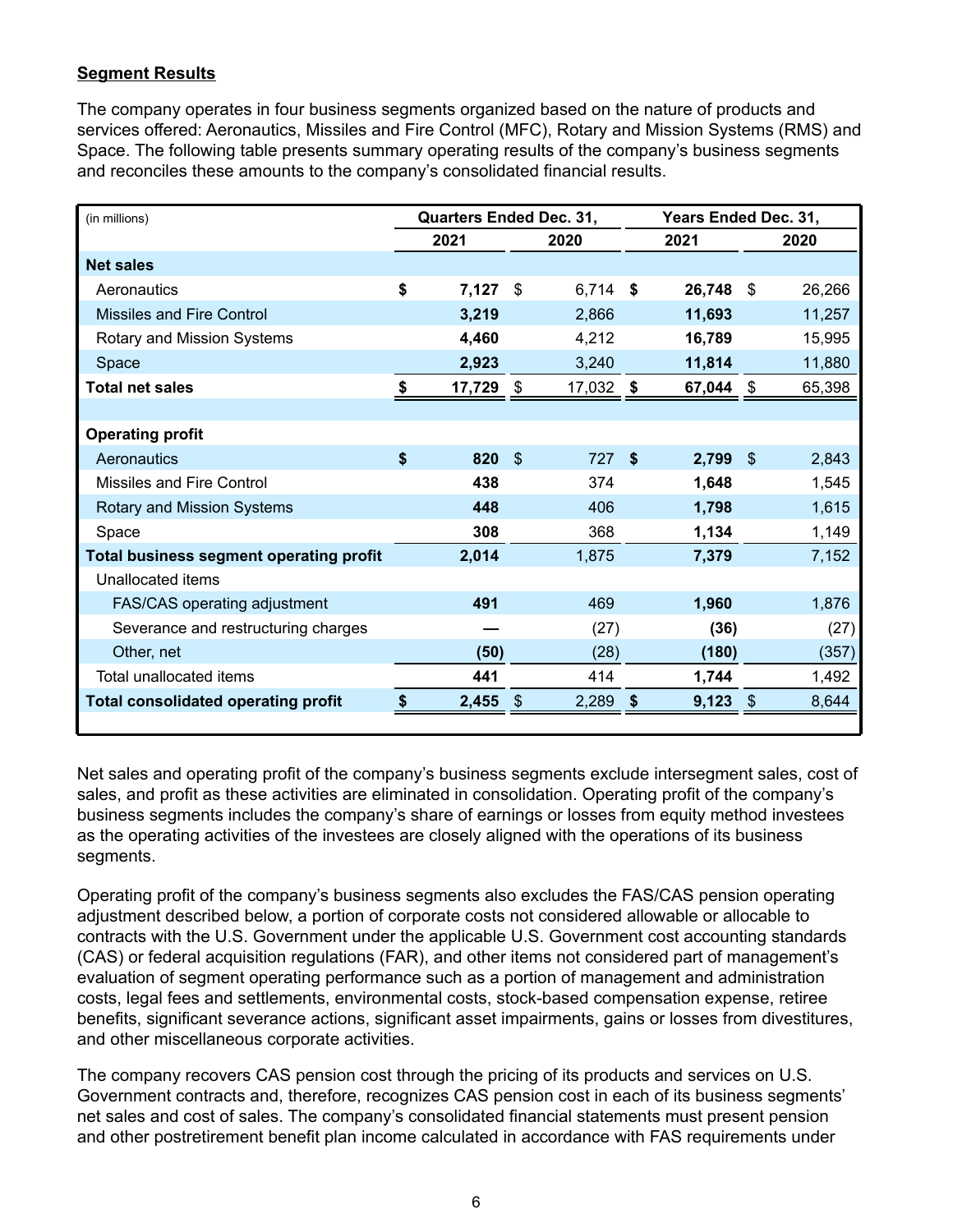U.S. generally accepted accounting principles. The operating portion of the net FAS/CAS pension adjustment represents the difference between the service cost component of FAS pension (expense) income and total CAS pension cost. The non-service FAS pension (expense) income component is included in other non-service FAS pension (expense) income in our consolidated statements of earnings. The net FAS/CAS pension adjustment increases or decreases CAS pension cost to equal total FAS pension income (both service and non-service).

Changes in net sales and operating profit generally are expressed in terms of volume. Changes in volume refer to increases or decreases in sales or operating profit resulting from varying production activity levels, deliveries or service levels on individual contracts. Volume changes in segment operating profit are typically based on the current profit booking rate for a particular contract. In addition, comparability of the company's segment sales, operating profit and operating margin may be impacted favorably or unfavorably by changes in profit booking rates on the company's contracts for which it recognizes revenue over time using the percentage-of-completion cost-to-cost method to measure progress towards completion. Increases in profit booking rates, typically referred to as risk retirements, usually relate to revisions in the estimated total costs to fulfill the performance obligations that reflect improved conditions on a particular contract. Conversely, conditions on a particular contract may deteriorate, resulting in an increase in the estimated total costs to fulfill the performance obligations and a reduction in the profit booking rate. Increases or decreases in profit booking rates are recognized in the current period and reflect the inception-to-date effect of such changes.

Segment operating profit and margin may also be impacted favorably or unfavorably by other items, which may or may not impact sales. Favorable items may include the positive resolution of contractual matters, cost recoveries on severance and restructuring charges, insurance recoveries and gains on sales of assets. Unfavorable items may include the adverse resolution of contractual matters; restructuring charges, except for significant severance actions which are excluded from segment operating results; reserves for disputes; certain asset impairments; and losses on sales of certain assets.

The company's consolidated net adjustments not related to volume, including net profit booking rate adjustments, represented approximately 29% and 28% of total segment operating profit in the quarter and year ended Dec. 31, 2021, as compared to 25% and 26% in the quarter and year ended Dec. 31, 2020.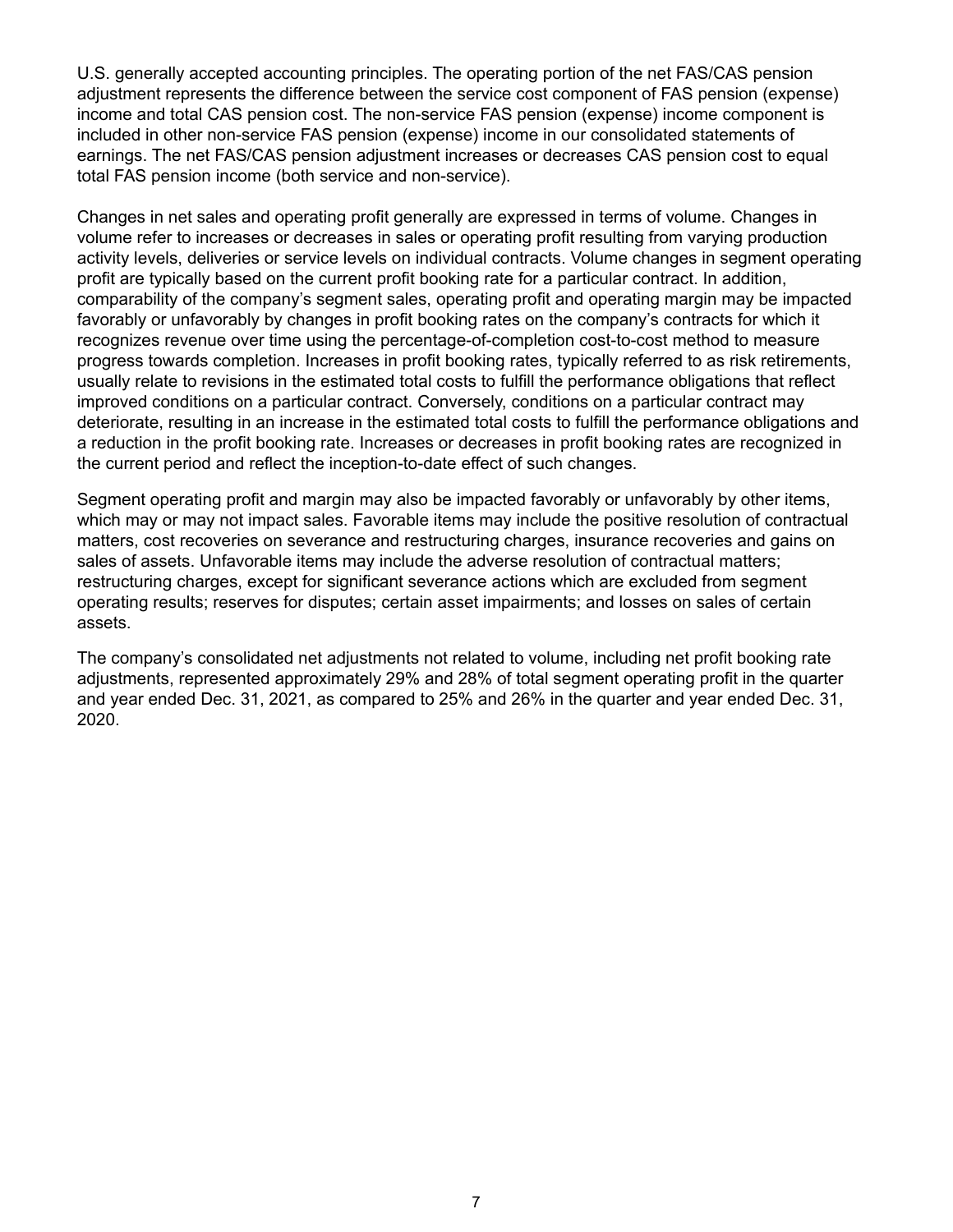## **Aeronautics**

| (in millions)           | <b>Quarters Ended Dec. 31,</b> |          | Years Ended Dec. 31, |       |       |        |  |  |
|-------------------------|--------------------------------|----------|----------------------|-------|-------|--------|--|--|
|                         | 2021                           | 2020     |                      | 2021  | 2020  |        |  |  |
| <b>Net sales</b>        | 7.127                          | 6.714    | 26,748               |       | \$    | 26,266 |  |  |
| <b>Operating profit</b> | 820                            | 727      |                      | 2,799 |       | 2,843  |  |  |
| <b>Operating margin</b> | 11.5%                          | $10.8\%$ |                      | 10.5% | 10.8% |        |  |  |

Aeronautics' net sales during the fourth quarter of 2021 increased \$413 million, or 6%, compared to the same period in 2020. The increase was primarily attributable to higher net sales of approximately \$270 million for the F-35 program due to higher volume on production contracts that was partially offset by lower volume on development contracts; and about \$110 million for classified contracts due to higher volume and risk retirements.

Aeronautics' operating profit during the fourth quarter of 2021 increased \$93 million, or 13%, compared to the same period in 2020. The increase was primarily attributable to higher operating profit of approximately \$55 million for classified contracts due to higher risk retirements; and about \$35 million for the C-130 program due to higher risk retirements on sustainment activities. Operating profit for the F-35 program was comparable as higher volume on production contracts was offset by lower risk retirements on sustainment contracts. Adjustments not related to volume, including net profit booking rate adjustments, were \$80 million higher in the fourth quarter of 2021 compared to the same period in 2020.

Aeronautics' net sales in 2021 increased \$482 million, or 2%, compared to 2020. The increase was primarily attributable to higher net sales of approximately \$290 million on classified contracts due to higher volume; about \$180 million for the F-16 program due to higher volume on production contracts that was partially offset by lower sustainment volume; approximately \$75 million for the F-35 program primarily due to higher volume on production and sustainment contracts that was partially offset by lower volume on development contracts; and about \$30 million for the C-130 program primarily due to higher volume on production contracts and higher risk retirements on sustainment activities. These increases were partially offset by a decrease of approximately \$170 million for lower sustainment volume for the F-22 program.

Aeronautics' operating profit in 2021 decreased \$44 million, or 2%, compared to 2020. The decrease was primarily attributable to lower operating profit of approximately \$120 million for classified contracts primarily due to a \$225 million loss recognized in the second quarter of 2021 for performance issues experienced on a classified program that was partially offset by higher risk retirements on other classified programs recognized in the second half of 2021; and about \$70 million for the F-35 program due to lower risk retirements and volume on development contracts and lower risk retirements on production contracts that were partially offset by higher risk retirements and volume on sustainment contracts. These decreases were partially offset by an increase of approximately \$90 million for the C-130 program due to higher risk retirements on sustainment contracts; and about \$50 million for the F-16 program due to higher risk retirements on sustainment contracts and higher production volume. Adjustments not related to volume, including net profit booking rate adjustments, were \$60 million lower in 2021 compared to 2020.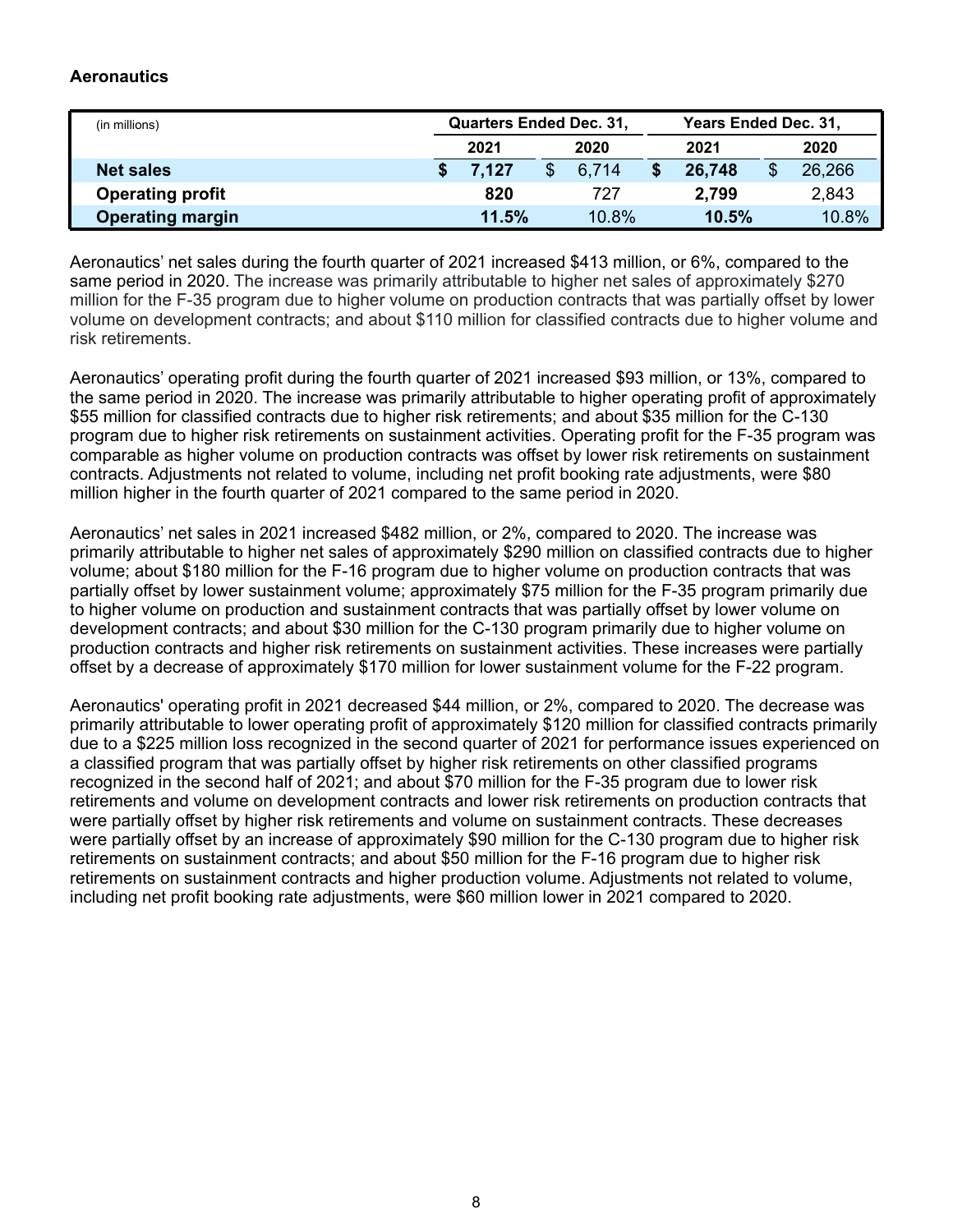## **Missiles and Fire Control**

| (in millions)           | <b>Quarters Ended Dec. 31,</b> |    |       | Years Ended Dec. 31, |        |  |        |  |  |
|-------------------------|--------------------------------|----|-------|----------------------|--------|--|--------|--|--|
|                         | 2021<br>2020                   |    |       |                      | 2021   |  | 2020   |  |  |
| <b>Net sales</b>        | 3.219                          | \$ | 2,866 |                      | 11.693 |  | 11,257 |  |  |
| <b>Operating profit</b> | 438                            |    | 374   |                      | 1.648  |  | 1,545  |  |  |
| <b>Operating margin</b> | 13.6%                          |    | 13.0% |                      | 14.1%  |  | 13.7%  |  |  |

MFC's net sales during the fourth quarter of 2021 increased \$353 million, or 12%, compared to the same period in 2020. The increase was primarily attributable to higher net sales of approximately \$200 million for integrated air and missile defense programs due to higher volume (primarily PAC-3); and about \$190 million for tactical and strike missile programs due to higher volume (primarily Hellfire, Long Range Anti-Ship Missile (LRASM) and Joint Air-to-Surface Standoff Missile (JASSM)). These increases were partially offset by a decrease of about \$40 million for sensors and global sustainment programs due to lower volume (primarily Special Operations Forces Global Logistics Support Services (SOF GLSS)).

MFC's operating profit during the fourth quarter of 2021 increased \$64 million, or 17%, compared to the same period in 2020. The increase was primarily attributable to higher operating profit of approximately \$40 million for tactical and strike missile programs due to higher volume (primarily Hellfire, LRASM and JASSM) and higher risk retirements (primarily Guided Multiple Launch Rocket Systems (GMLRS)); and about \$25 million for integrated air and missile defense programs due to higher volume (primarily PAC-3). Adjustments not related to volume, including net profit booking rate adjustments, were comparable in the fourth quarter of 2021 to the same period in 2020.

MFC's net sales in 2021 increased \$436 million, or 4%, compared to 2020. The increase was primarily attributable to higher net sales of approximately \$340 million for integrated air and missile defense programs due to higher volume and risk retirements (primarily PAC-3); and about \$215 million for tactical and strike missile programs due to higher volume (primarily LRASM and JASSM). These increases were partially offset by a decrease of approximately \$90 million for sensors and global sustainment programs due to lower volume (primarily Sniper Advanced Targeting Pod (SNIPER®) and Apache) that was partially offset by close out activities related to the Warrior Capability Sustainment Program (Warrior) that was terminated by the customer in March 2021.

MFC's operating profit in 2021 increased \$103 million, or 7%, compared to 2020. The increase was primarily attributable to higher operating profit of approximately \$65 million for integrated air and missile defense programs due to higher risk retirements and volume (primarily PAC-3); about \$45 million for tactical and strike missile programs due to higher volume (primarily LRASM and JASSM) and higher risk retirements (primarily GMLRS); and approximately \$20 million for sensors and global sustainment programs due to the reversal of a portion of previously recorded losses on the Warrior program in the second and third quarters of 2021 that will not recur as a result of the program being terminated, which was partially offset by lower volume (primarily SNIPER and Apache). These increases were partially offset by charges of approximately \$25 million due to performance issues on an energy program during the third quarter of 2021. Adjustments not related to volume, including net profit booking rate adjustments, were \$85 million higher in 2021 compared to 2020.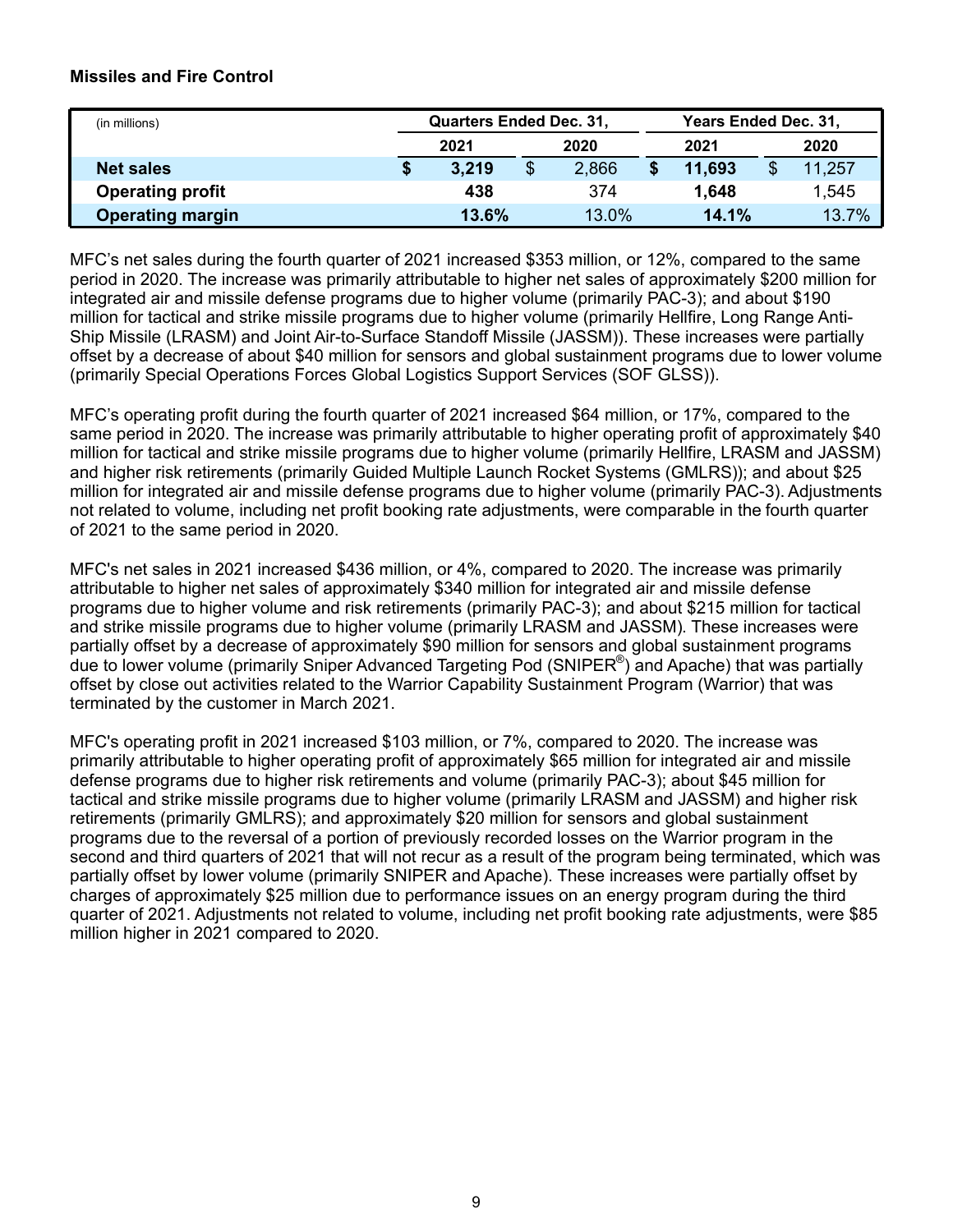## **Rotary and Mission Systems**

| (in millions)           | <b>Quarters Ended Dec. 31,</b> |  |       | Years Ended Dec. 31, |        |       |        |  |  |
|-------------------------|--------------------------------|--|-------|----------------------|--------|-------|--------|--|--|
|                         | 2020<br>2021                   |  |       |                      | 2021   |       | 2020   |  |  |
| <b>Net sales</b>        | 4.460                          |  | 4.212 |                      | 16,789 |       | 15,995 |  |  |
| <b>Operating profit</b> | 448                            |  | 406   |                      | 1,798  |       | 1,615  |  |  |
| <b>Operating margin</b> | $10.0\%$                       |  | 9.6%  |                      | 10.7%  | 10.1% |        |  |  |

RMS' net sales during the fourth quarter of 2021 increased \$248 million, or 6%, compared to the same period in 2020. The increase was primarily attributable to higher net sales of approximately \$115 million for various C6ISR (command, control, communications, computers, cyber, combat systems, intelligence, surveillance, and reconnaissance) programs due to higher volume; about \$70 million for training and logistics solutions (TLS) programs due to higher volume; and approximately \$45 million for integrated warfare systems and sensors (IWSS) programs due to higher volume on Canadian Surface Combatant (CSC) and Aegis programs.

RMS' operating profit during the fourth quarter of 2021 increased \$42 million, or 10%, compared to the same period in 2020. The increase was primarily attributable to higher operating profit of approximately \$30 million for Sikorsky helicopter programs due to higher risk retirements (primarily Combat Rescue Helicopter (CRH) and VH-92A); and about \$20 million for C6ISR programs due to higher risk retirements. Adjustments not related to volume, including net profit booking rate adjustments, were \$10 million higher in the fourth quarter of 2021 compared to the same period in 2020.

RMS' net sales in 2021 increased \$794 million, or 5%, compared to 2020. The increase was primarily attributable to higher net sales of \$540 million for Sikorsky helicopter programs due to higher production volume (Black Hawk, CH-53K and CRH); and about \$340 million for TLS programs primarily due to the delivery of an international pilot training system in the first quarter of 2021. These increases were partially offset by lower net sales of about \$65 million for IWSS programs due to lower volume on the LCS and TPQ-53 programs that were partially offset by higher volume on the CSC and Aegis programs.

RMS' operating profit in 2021 increased \$183 million, or 11%, compared to 2020. The increase was primarily attributable to higher operating profit of approximately \$140 million for Sikorsky helicopter programs due to higher risk retirements (Black Hawk and CH-53K), higher production volume (Black Hawk and CRH), and lower charges on the CRH program in the first half of 2021; and about \$10 million for TLS programs due to the delivery of an international pilot training system in the first quarter of 2021. Operating profit for IWSS programs was comparable as lower risk retirements on the LCS program and lower volume on the TPQ-53 program were offset by higher volume on the CSC program and lower charges on a groundbased radar program. Adjustments not related to volume, including net profit booking rate adjustments, were \$80 million higher in 2021 compared 2020.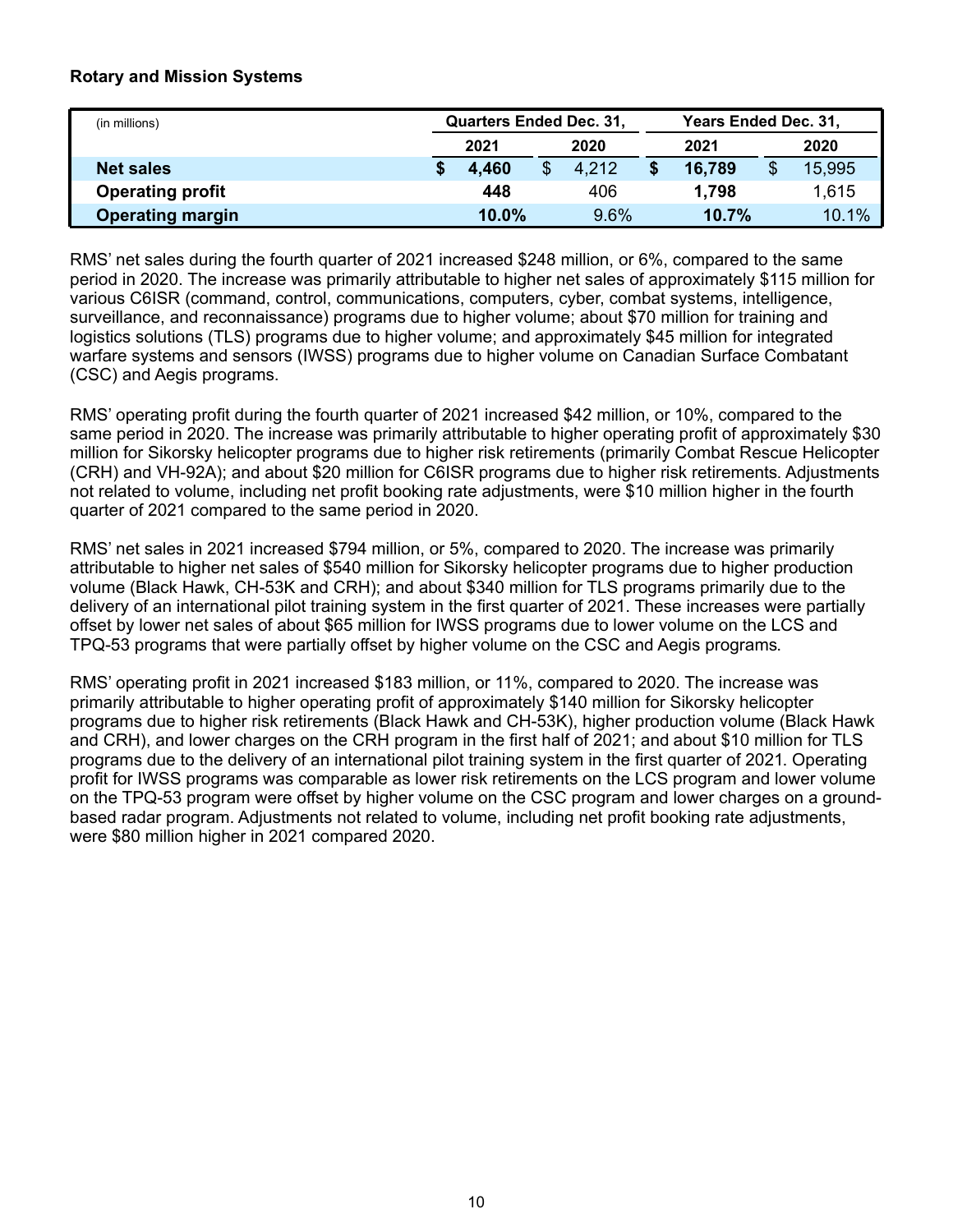## **Space**

| (in millions)           | <b>Quarters Ended Dec. 31,</b> |       | Years Ended Dec. 31, |        |      |        |  |  |
|-------------------------|--------------------------------|-------|----------------------|--------|------|--------|--|--|
|                         | 2021                           | 2020  |                      | 2021   | 2020 |        |  |  |
| <b>Net sales</b>        | 2,923                          | 3.240 |                      | 11.814 |      | 11,880 |  |  |
| <b>Operating profit</b> | 308                            | 368   |                      | 1,134  |      | 1,149  |  |  |
| <b>Operating margin</b> | 10.5%                          | 11.4% |                      | 9.6%   |      | 9.7%   |  |  |

Space's net sales during the fourth quarter of 2021 decreased \$317 million, or 10%, compared to the same period in 2020. The decrease was primarily attributable to lower net sales of approximately \$385 million due to the June 30, 2021 renationalization of the Atomic Weapons Establishment (AWE) program after which date, the ongoing operations are no longer included in the company's financial results; and about \$80 million for commercial civil space programs due to lower volume (primarily Orion). These decreases were partially offset by higher net sales of about \$165 million for strategic and missile defense programs due to higher volume (primarily Next Generation Interceptor (NGI), Fleet Ballistic Missile (FBM) and hypersonic development).

Space's operating profit during the fourth quarter of 2021 decreased \$60 million, or 16%, compared to the same period in 2020. The decrease was primarily attributable to approximately \$60 million of lower equity earnings from the company's investment in United Launch Alliance (ULA) due to launch vehicle mix; and about \$25 million for commercial civil space programs due to lower risk retirements and volume (primarily Orion). These decreases were partially offset by an increase of approximately \$10 million for strategic and missile defense programs due to higher risk retirements (primarily FBM) that were partially offset by lower risk retirements (primarily hypersonic development). There was not a significant decrease in operating profit for the AWE program as its operating profit in the fourth quarter of 2020 was mostly offset by accelerated and incremental amortization expense for intangible assets as a result of the renationalization. Adjustments not related to volume, including net profit booking rate adjustments, were \$10 million higher in the fourth quarter of 2021 compared to the same period in 2020.

Space's net sales in 2021 decreased \$66 million, or 1%, compared to 2020. The decrease was primarily attributable to lower net sales of approximately \$535 million due to the renationalization of the AWE program; and about \$105 million for commercial civil space programs due to lower volume (primarily Orion). These decreases were partially offset by higher net sales of approximately \$405 million for strategic and missile defense programs due to higher volume (primarily hypersonic development and NGI programs); and about \$140 million for national security space programs due to higher volume and risk retirements (primarily Next Gen OPIR and SBIRS).

Space's operating profit in 2021 decreased \$15 million, or 1%, compared to 2020. The decrease was primarily attributable to approximately \$70 million of lower equity earnings from the company's investment in ULA due to lower launch volume and launch vehicle mix; and about \$20 million due to the renationalization of the AWE program. These decreases were partially offset by an increase of about \$35 million for strategic and missile defense programs due to higher volume (primarily hypersonic development programs); and approximately \$25 million for national security space programs due to higher risk retirements (primarily SBIRS and classified programs) and higher volume (primarily Next Gen OPIR) that was partially offset by charges of about \$80 million on a commercial ground solutions program. Operating profit was comparable for commercial civil space programs as higher risk retirements (primarily space transportation programs) were offset by lower volume (primarily Orion). Adjustments not related to volume, including net profit booking rate adjustments, were \$100 million higher in 2021 compared to 2020.

Total equity earnings (primarily ULA) represented approximately \$30 million, or 9%, and approximately \$65 million, or 6%, of Space's operating profit during the quarter and year ended Dec. 31, 2021, compared to approximately \$90 million, or 24%, and approximately \$135 million, or 12%, in the quarter and year ended Dec. 31, 2020.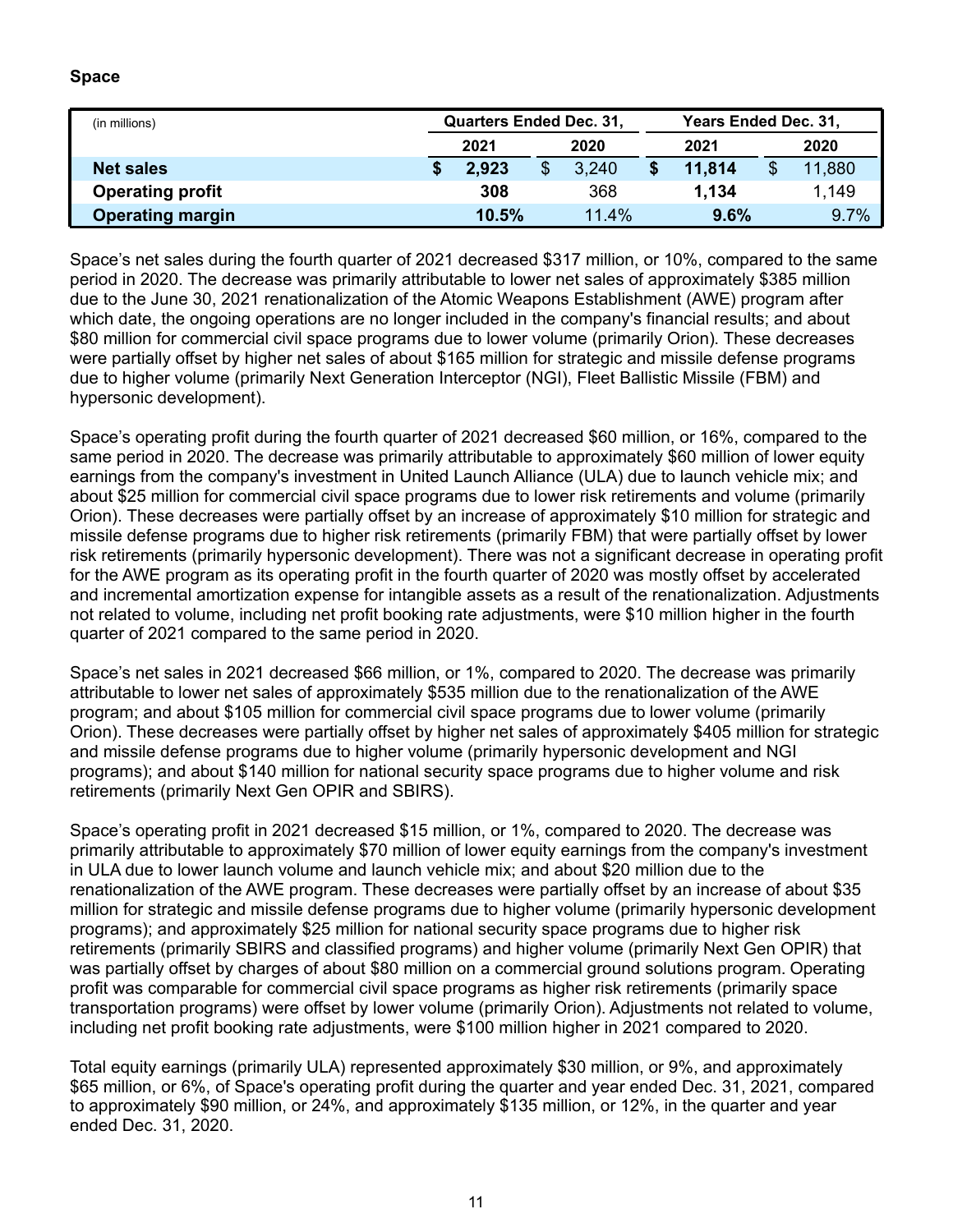## **Income Taxes**

The company's effective income tax rate was 17.7% and 16.4% in the quarter and year ended Dec. 31, 2021, compared to 18.1% and 16.4% in the quarter and year ended Dec. 31, 2020. The rates for the year ended Dec. 31, 2021 and Dec. 31, 2020 benefited from tax deductions for foreign derived intangible income, the research and development tax credit, dividends paid to the company's defined contribution plans with an employee stock ownership plan feature and tax deductions for employee equity awards. The rate for the quarter ended Dec. 31, 2021 was lower than the rate for the quarter ended Dec. 31, 2020 primarily due to increased research and development tax credits partially offset by a reduction in the tax deduction for foreign derived intangible income.

## **Use of Non-GAAP Financial Measures**

This news release contains the following non-generally accepted accounting principles (non-GAAP) financial measures (as defined by U.S. Securities and Exchange Commission (SEC) Regulation G). While management believes that these non-GAAP financial measures may be useful in evaluating the financial performance of the company, this information should be considered supplemental and is not a substitute for financial information prepared in accordance with GAAP. In addition, the company's definitions for non-GAAP financial measures may differ from similarly titled measures used by other companies or analysts.

#### Business segment operating profit

Business segment operating profit represents operating profit from the company's business segments before unallocated income and expense. This measure is used by the company's senior management in evaluating the performance of its business segments and is a performance goal in the company's annual incentive plan. Business segment operating margin is calculated by dividing business segment operating profit by sales. The table below reconciles the non-GAAP measure business segment operating profit with the most directly comparable GAAP financial measure, consolidated operating profit.

| (in millions)                                                                                                                                                                                                                                                                                                                                                                                                                                                                                                                                                                                                                                                                                                                                                                                                             | 2022<br>Current Outlook <sup>1</sup> |
|---------------------------------------------------------------------------------------------------------------------------------------------------------------------------------------------------------------------------------------------------------------------------------------------------------------------------------------------------------------------------------------------------------------------------------------------------------------------------------------------------------------------------------------------------------------------------------------------------------------------------------------------------------------------------------------------------------------------------------------------------------------------------------------------------------------------------|--------------------------------------|
| <b>Business segment operating profit (non-GAAP)</b>                                                                                                                                                                                                                                                                                                                                                                                                                                                                                                                                                                                                                                                                                                                                                                       | ~57,175                              |
| FAS/CAS operating adjustment <sup>2</sup>                                                                                                                                                                                                                                                                                                                                                                                                                                                                                                                                                                                                                                                                                                                                                                                 | ~1.705                               |
| Other, net                                                                                                                                                                                                                                                                                                                                                                                                                                                                                                                                                                                                                                                                                                                                                                                                                | $~10^{-1}$ (350)                     |
| <b>Consolidated operating profit (GAAP)</b>                                                                                                                                                                                                                                                                                                                                                                                                                                                                                                                                                                                                                                                                                                                                                                               | ~58,530                              |
| The company's current 2022 financial outlook reflects known impacts from the COVID-19 pandemic based on the company's understanding at<br>the time of this news release and its experience to date. However, the company cannot predict how the pandemic will evolve or what impact it<br>will continue to have. Therefore, no additional impacts to the Company's operations or its supply chain as a result of continued disruption<br>from, or policies in response to, COVID-19 for periods subsequent to the time of this news release have been incorporated into the company's<br>current 2022 financial outlook. The ultimate impacts of COVID-19 on the company's financial outlook for 2022 and beyond remain uncertain<br>and there can be no assurance that the company's underlying assumptions are correct. |                                      |

<sup>2</sup> Reflects the amount by which expected total CAS pension cost of \$1.8 billion, exceeds the expected FAS pension service cost of \$95 million. Excludes \$555 million of expected non-service FAS pension income. Refer to the supplemental table "Other Supplemental Information" included in this news release for a detail of the FAS/CAS operating adjustment.

## Net FAS/CAS pension adjustment – adjusted

Net FAS/CAS pension adjustment has been adjusted for the third quarter 2021 noncash, non-operating pension settlement charge of \$1.7 billion. Management believes that the exclusion of the pension settlement charge related to the accelerated recognition of actuarial losses previously included in accumulated other comprehensive loss for certain pension plans as a result of the purchase of group annuity contracts from an insurance company, is useful to understanding the company's underlying business performance and comparing performance from period to period.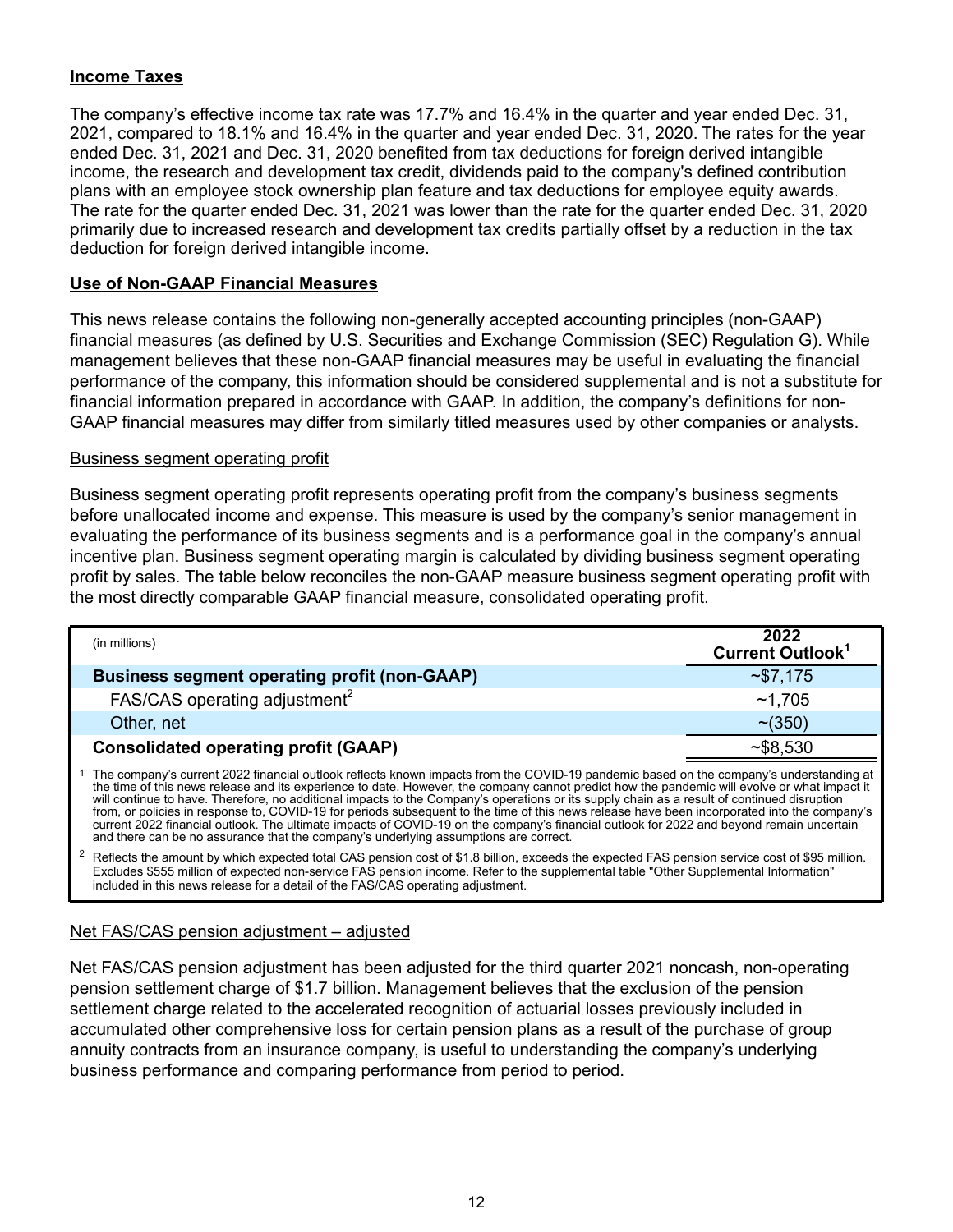## Free Cash Flow

Free Cash Flow is cash from operations less capital expenditures. The company uses free cash flow to evaluate its business performance and overall liquidity. The company believes free cash flow is a useful measure for investors because it represents the amount of cash generated from operations after reinvesting in the business and that may be available to return to stockholders and creditors (through dividends, stock repurchase and debt repayments) or available to fund acquisitions. The entire free cash flow amount is not necessarily available for discretionary expenditures.

## Cash from operations (excluding R&D)

Cash from operations (excluding R&D) is cash from operations excluding the impact of a provision of the Tax Cuts and Jobs Act of 2017 related to research and development costs that went into effect on Jan. 1, 2022. The provision requires that companies capitalize and amortize research and development costs over five years for tax purposes rather than deducting such costs in the year incurred. The company believes this adjusted measure of cash from operations is useful to investors because it allows for a comparison against prior periods of the company's ability to generate cash controlling for the change in tax law, and because the impact of the new tax law will lessen over the course of the five-year amortization period and become immaterial in the sixth year.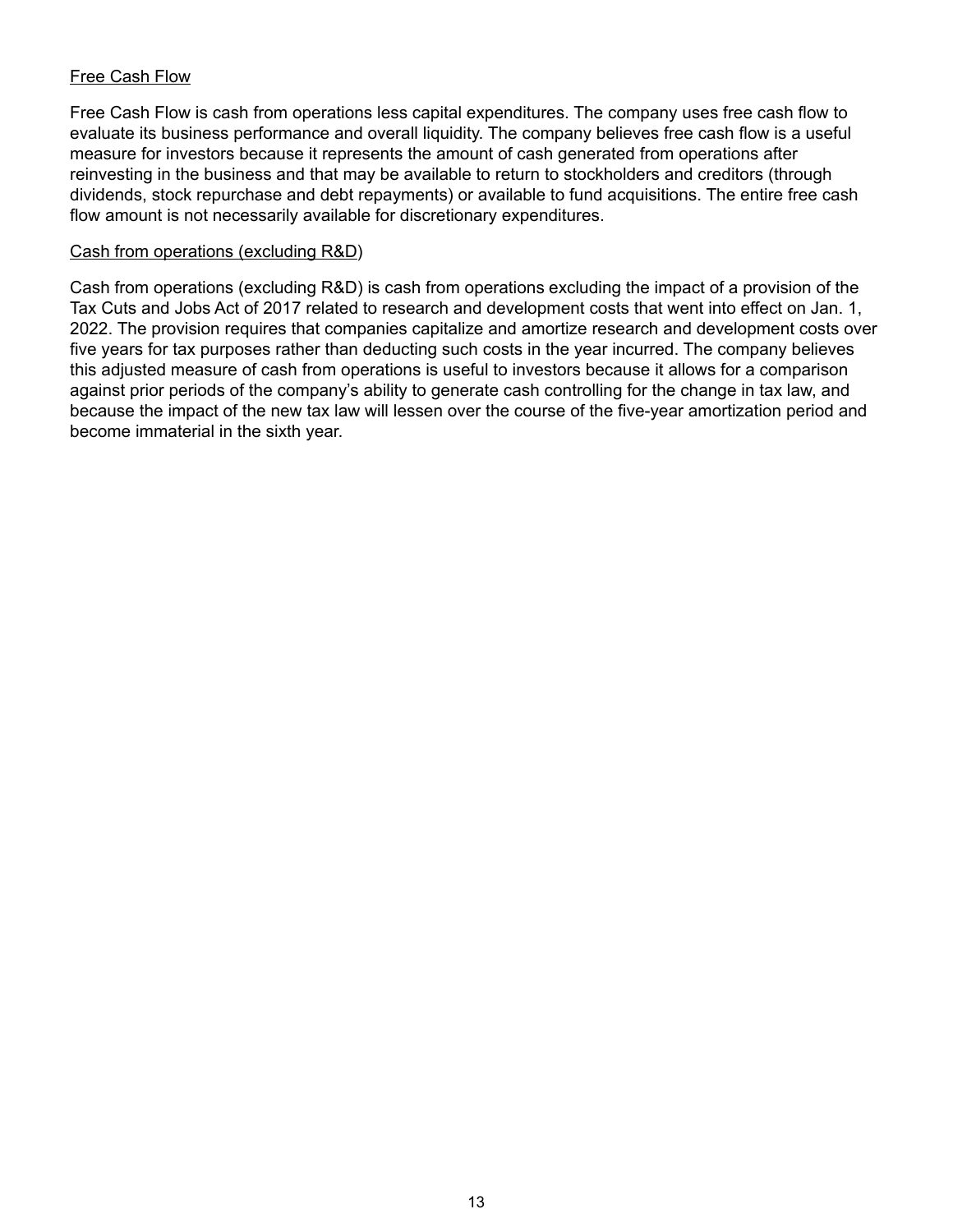## **Conference Call Information**

Lockheed Martin Corporation will webcast live the earnings results conference call (listen-only mode) on Tuesday, Jan. 25, 2022, at 11 a.m. ET. The live webcast and relevant financial charts will be available for download on the Lockheed Martin Investor Relations website at www.lockheedmartin.com/investor.

For additional information, visit the company's website: www.lockheedmartin.com.

## **About Lockheed Martin**

Headquartered in Bethesda, Maryland, Lockheed Martin Corporation is a global security and aerospace company that employs approximately 114,000 people worldwide and is principally engaged in the research, design, development, manufacture, integration and sustainment of advanced technology systems, products and services.

#### # # #

## **Media Contacts:**

Trent Perrotto, director, Global Media Relations, +1 301-214-3504, trent.j.perrotto@lmco.com

#### **Investor Relations Contacts:**

Greg Gardner, vice president, Investor Relations, +1 301-897-6584, greg.m.gardner@lmco.com David Weston, director, Investor Relations, +1 301-897-6455, david.weston@lmco.com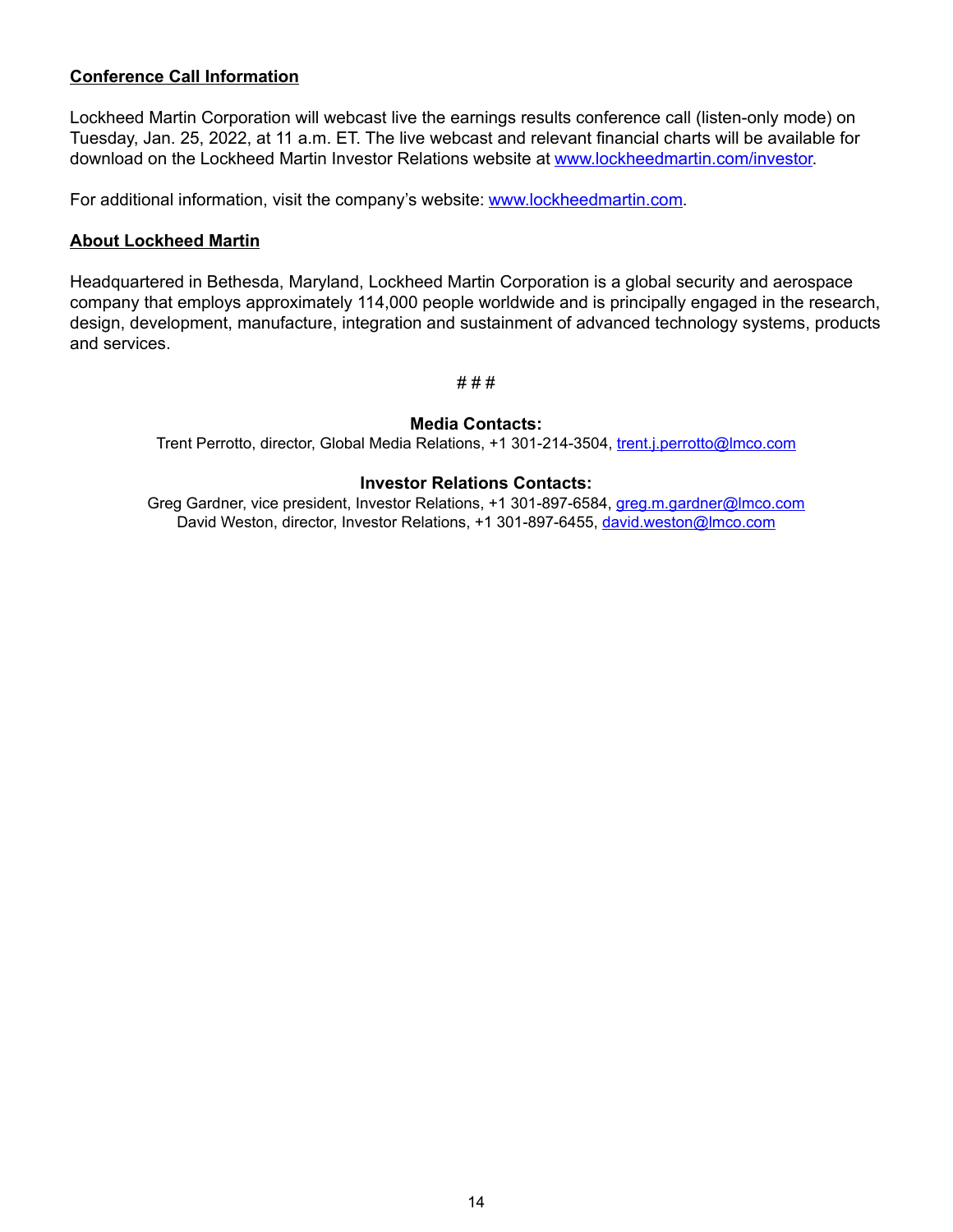## **Forward-Looking Statements**

This news release contains statements that, to the extent they are not recitations of historical fact, constitute forward-looking statements within the meaning of the federal securities laws, and are based on Lockheed Martin's current expectations and assumptions. The words "believe," "estimate," "anticipate," "project," "intend," "expect," "plan," "outlook," "scheduled," "forecast" and similar expressions are intended to identify forward-looking statements. These statements are not guarantees of future performance and are subject to risks and uncertainties. Actual results may differ materially due to factors such as:

- the impact of COVID-19 or future epidemics on the company's business, including potential supply chain disruptions, facility closures, work stoppages, program delays, payment policies and regulations, the company's ability to recover its costs under contracts and uncertainty regarding the impacts of potential vaccine mandates or other requirements;
- budget uncertainty, the risk of future budget cuts, the debt ceiling and the potential for government shutdowns and changing funding and acquisition priorities;
- the company's reliance on contracts with the U.S. Government, which are dependent on U.S. Government funding and can be terminated for convenience, and the company's ability to negotiate favorable contract terms;
- risks related to the development, production, sustainment, performance, schedule, cost and requirements of complex and technologically advanced programs including the company's largest, the F-35 program;
- planned production rates and orders for significant programs; compliance with stringent performance and reliability standards; materials availability;
- performance and financial viability of key suppliers, teammates, joint ventures and partners, subcontractors and customers;
- economic, industry, business and political conditions including their effects on governmental policy and government actions that disrupt the company's supply chain or prevent the sale or delivery of its products (such as delays in approvals for exports requiring Congressional notification);
- trade policies or sanctions (including potential Chinese sanctions on the company or its suppliers, teammates or partners and U.S. Government sanctions on Turkey and its removal from the F-35 program);
- the company's success expanding into and doing business in adjacent markets and internationally and the differing risks posed by international sales;
- changes in foreign national priorities and foreign government budgets and planned orders;
- the competitive environment for the company's products and services, including increased pricing pressures, aggressive pricing in the absence of cost realism evaluation criteria, competition from emerging competitors including startups and non-traditional defense contractors, and bid protests;
- the timing and customer acceptance of product deliveries and performance milestones;
- the company's ability to develop new technologies and products, including emerging digital and network technologies and capabilities;
- the company's ability to attract and retain a highly skilled workforce; the impact of work stoppages or other labor disruptions;
- cyber or other security threats or other disruptions faced by the company or its suppliers;
- the company's ability to implement and continue, and the timing and impact of, capitalization changes such as share repurchases and dividend payments;
- the company's ability to recover costs under U.S. Government contracts, our mix of fixed-price and cost-reimbursable contracts and the impacts of cost overruns and significant increases in inflation;
- the accuracy of the company's estimates and projections;
- the impact of pension risk transfers, including potential noncash settlement charges; timing and estimates regarding pension funding and movements in interest rates and other changes that may affect pension plan assumptions, stockholders' equity, the level of the FAS/CAS adjustment; actual returns on pension plan assets and the impact of pension related legislation;
- the successful operation of joint ventures that the company does not control;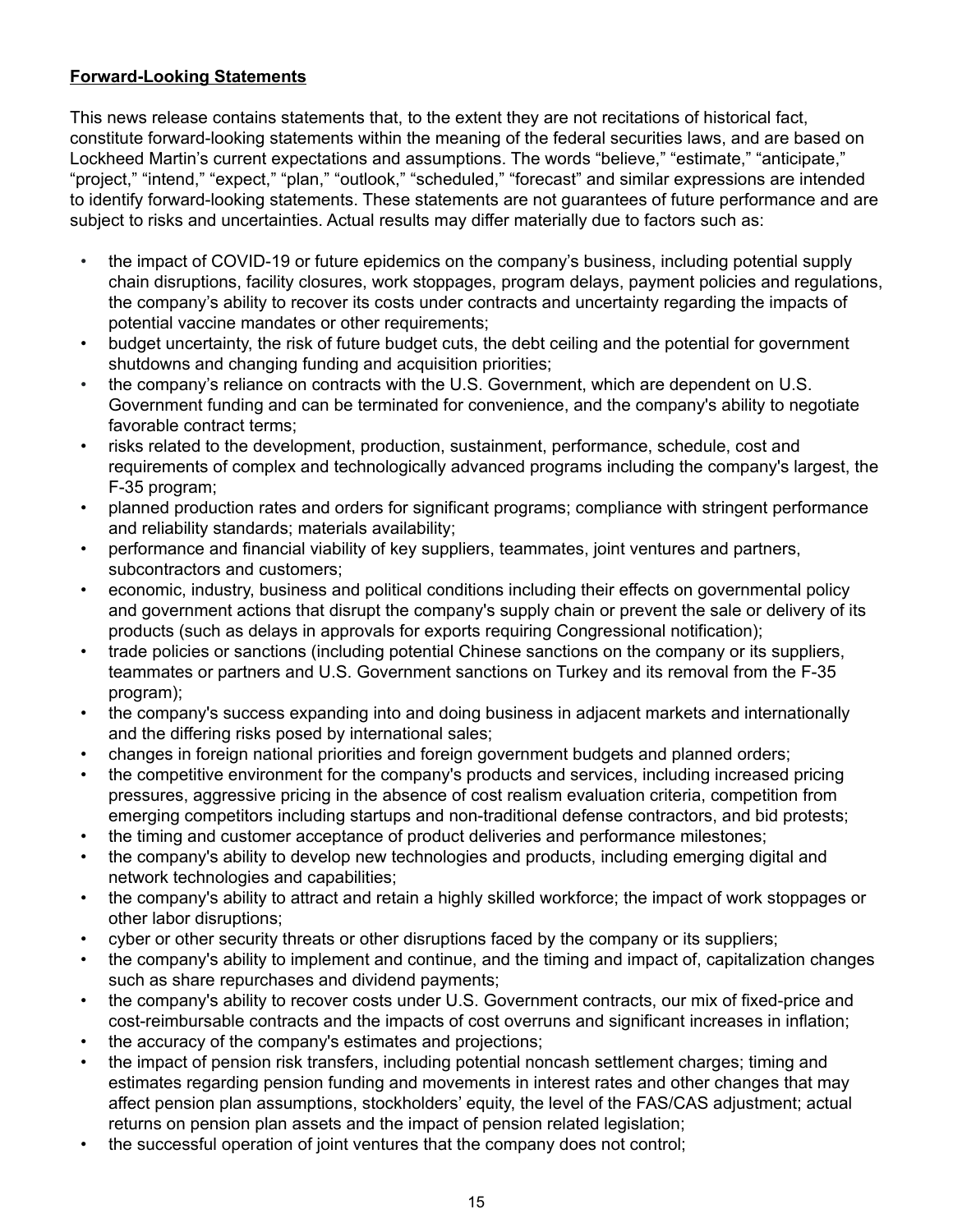- realizing the anticipated benefits of acquisitions or divestitures, investments, joint ventures, teaming arrangements or internal reorganizations, and market volatility in the fair value of investments in the company's Lockheed Martin Ventures Fund that are marked to market;
- risks related to the company's proposed acquisition of Aerojet Rocketdyne, including the failure to obtain, delays in obtaining or adverse conditions contained in any required regulatory approvals, or any related litigation, and the company's ability to successfully and timely integrate the business and realize synergies and other expected benefits of the transaction;
- the company's efforts to increase the efficiency of its operations and improve the affordability of its products and services;
- the risk of an impairment of the company's assets, including the potential impairment of goodwill recorded as a result of the acquisition of the Sikorsky business;
- the availability and adequacy of the company's insurance and indemnities;
- the company's ability to benefit fully from or adequately protect its intellectual property rights;
- procurement and other regulations and policies affecting the company's industry, export of its products, cost allowability or recovery, preferred contract type, and performance and progress payments policy, including a reversal or modification to the DoD's increase to the progress payment rate in response to COVID-19;
- changes in accounting, U.S. or foreign tax, export or other laws, regulations, and policies and their interpretation or application; and
- the outcome of legal proceedings, bid protests, environmental remediation efforts, audits, government investigations or government allegations that the company has failed to comply with law, other contingencies and U.S. Government identification of deficiencies in its business systems.

These are only some of the factors that may affect the forward-looking statements contained in this news release. For a discussion identifying additional important factors that could cause actual results to differ materially from those anticipated in the forward-looking statements, see the company's filings with the U.S. Securities and Exchange Commission including, but not limited to, "Management's Discussion and Analysis of Financial Condition and Results of Operations" and "Risk Factors" in the company's Annual Report on Form 10-K for the year ended Dec. 31, 2021. The company's filings may be accessed through the Investor Relations page of its website, www.lockheedmartin.com/investor, or through the website maintained by the SEC at www.sec.gov.

The company's actual financial results likely will be different from those projected due to the inherent nature of projections. Given these uncertainties, forward-looking statements should not be relied on in making investment decisions. The forward-looking statements contained in this news release speak only as of the date of its filing. Except where required by applicable law, the company expressly disclaims a duty to provide updates to forward-looking statements after the date of this news release to reflect subsequent events, changed circumstances, changes in expectations, or the estimates and assumptions associated with them. The forward-looking statements in this news release are intended to be subject to the safe harbor protection provided by the federal securities laws.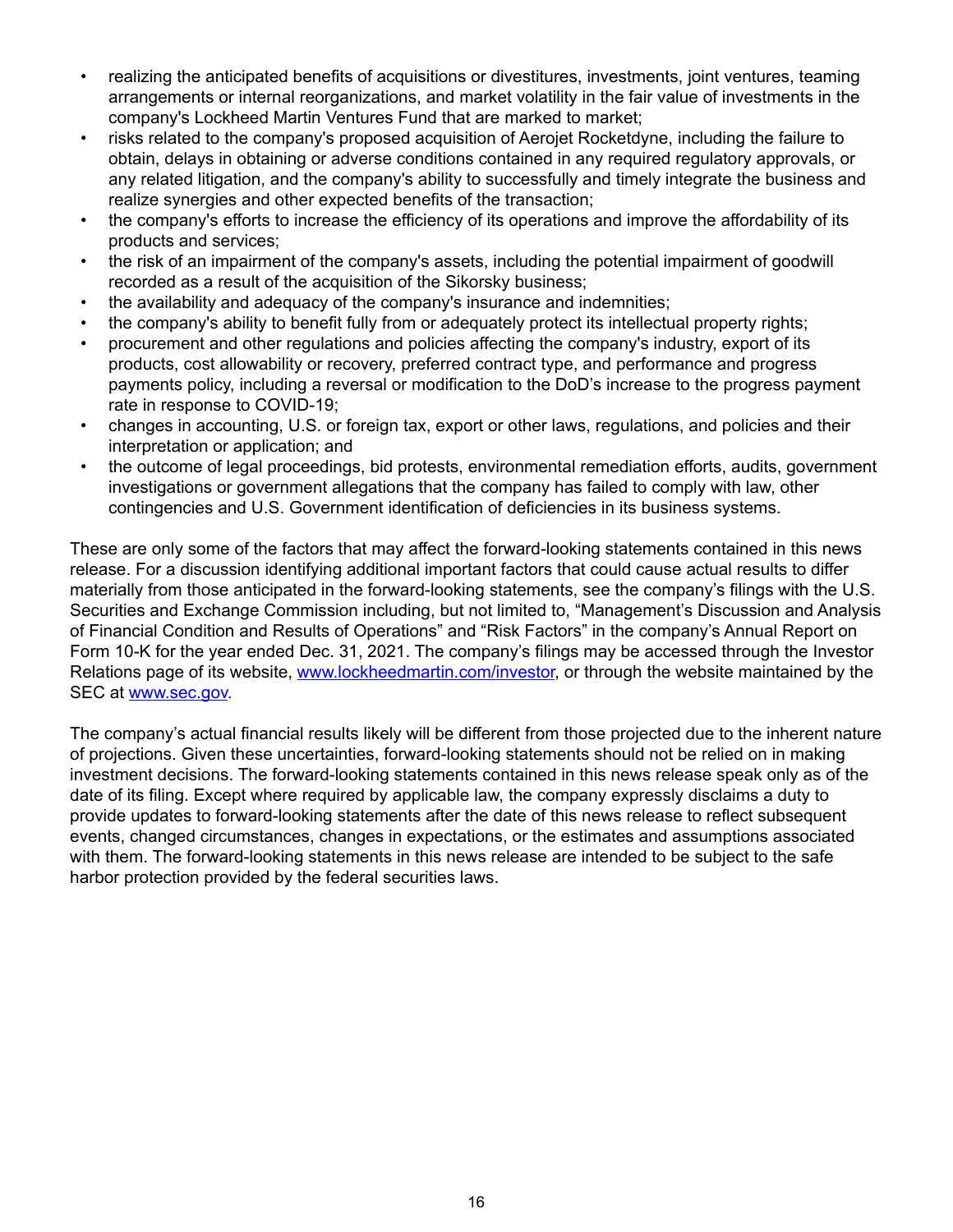## **Lockheed Martin Corporation Consolidated Statements of Earnings (unaudited; in millions, except per share data)**

|                                                                    |                        | <b>Quarters Ended Dec. 31,</b> |                           |           | Years Ended Dec. 31, |           |                           |           |  |  |  |
|--------------------------------------------------------------------|------------------------|--------------------------------|---------------------------|-----------|----------------------|-----------|---------------------------|-----------|--|--|--|
|                                                                    |                        | 2021                           |                           | 2020      |                      | 2021      |                           | 2020      |  |  |  |
| <b>Net sales</b>                                                   | \$                     | 17,729                         | $\boldsymbol{\mathsf{S}}$ | 17,032    | $\boldsymbol{\$}$    | 67,044    | $\mathfrak{S}$            | 65,398    |  |  |  |
| Cost of sales <sup>1</sup>                                         |                        | (15, 307)                      |                           | (14, 818) |                      | (57, 983) |                           | (56, 744) |  |  |  |
| Gross profit                                                       |                        | 2,422                          |                           | 2,214     |                      | 9,061     |                           | 8,654     |  |  |  |
| Other income (expense), $net2$                                     |                        | 33                             |                           | 75        |                      | 62        |                           | (10)      |  |  |  |
| <b>Operating profit</b>                                            |                        | 2,455                          |                           | 2,289     |                      | 9,123     |                           | 8,644     |  |  |  |
| Interest expense                                                   |                        | (146)                          |                           | (149)     |                      | (569)     |                           | (591)     |  |  |  |
| Non-service FAS pension (expense)<br>income <sup>3</sup>           |                        | 93                             |                           | 55        |                      | (1, 292)  |                           | 219       |  |  |  |
| Other non-operating income (expense), net <sup>4</sup>             |                        | 88                             |                           | (8)       |                      | 288       |                           | (37)      |  |  |  |
| Earnings from continuing operations before<br>income taxes         |                        | 2,490                          |                           | 2,187     |                      | 7,550     |                           | 8,235     |  |  |  |
| Income tax expense                                                 |                        | (441)                          |                           | (395)     |                      | (1, 235)  |                           | (1, 347)  |  |  |  |
| Net earnings from continuing operations                            |                        | 2,049                          |                           | 1,792     |                      | 6,315     |                           | 6,888     |  |  |  |
| Net loss from discontinued operations                              |                        |                                |                           |           |                      |           |                           | (55)      |  |  |  |
| <b>Net earnings</b>                                                | $\boldsymbol{\hat{s}}$ | 2,049                          | $\boldsymbol{\mathsf{S}}$ | 1,792     | \$                   | 6,315     | $\boldsymbol{\mathsf{S}}$ | 6,833     |  |  |  |
| Effective tax rate                                                 |                        | 17.7%                          |                           | 18.1%     |                      | 16.4%     |                           | 16.4%     |  |  |  |
| Earnings (loss) per common share                                   |                        |                                |                           |           |                      |           |                           |           |  |  |  |
| Basic                                                              |                        |                                |                           |           |                      |           |                           |           |  |  |  |
| Continuing operations                                              | \$                     | 7.50                           | \$                        | 6.41      | \$                   | 22.85     | \$                        | 24.60     |  |  |  |
| Discontinued operations <sup>5</sup>                               |                        |                                |                           |           |                      |           |                           | (0.20)    |  |  |  |
| Basic earnings per common share                                    | \$                     | 7.50                           | \$                        | 6.41      | \$                   | 22.85     | \$                        | 24.40     |  |  |  |
| <b>Diluted</b>                                                     |                        |                                |                           |           |                      |           |                           |           |  |  |  |
| Continuing operations                                              | \$                     | 7.47                           | \$                        | 6.38      | \$                   | 22.76     | $\boldsymbol{\mathsf{S}}$ | 24.50     |  |  |  |
| Discontinued operations <sup>5</sup>                               |                        |                                |                           |           |                      |           |                           | (0.20)    |  |  |  |
| Diluted earnings per common share                                  | $\boldsymbol{\$}$      | 7.47                           | $\sqrt[6]{\frac{1}{2}}$   | 6.38      | $\boldsymbol{\$}$    | 22.76     | $\boldsymbol{\mathsf{S}}$ | 24.30     |  |  |  |
| Weighted average shares outstanding                                |                        |                                |                           |           |                      |           |                           |           |  |  |  |
| <b>Basic</b>                                                       |                        | 273.3                          |                           | 279.7     |                      | 276.4     |                           | 280.0     |  |  |  |
| <b>Diluted</b>                                                     |                        | 274.3                          |                           | 281.0     |                      | 277.4     |                           | 281.2     |  |  |  |
|                                                                    |                        |                                |                           |           |                      |           |                           |           |  |  |  |
| Common shares reported in stockholders'<br>equity at end of period |                        |                                |                           |           |                      | 271       |                           | 279       |  |  |  |

1 During the quarter ended March 28, 2021, the company recognized severance and restructuring charges of \$36 million (\$28 million, or \$0.10 per share, after-tax) for previously announced actions at the company's Rotary and Mission Systems business segment. In the fourth quarter of 2020, the company recognized severance charges of \$27 million (\$21 million, or \$0.08 per share, after-tax) for previously announced actions related to corporate functions.

2 During the quarter ended June 28, 2020, the company recognized a noncash impairment charge of \$128 million (\$96 million, or \$0.34 per share, after-tax) for the investment in the international equity method investee, Advanced Military Maintenance, Repair and Overhaul Center (AMMROC).

3 During the quarter ended Sept. 26, 2021, the company recognized a \$1.7 billion (\$1.3 billion, or \$4.72 per share, after-tax) noncash, nonoperating pension settlement charge related to the purchase of group annuity contracts.

4 Other non-operating income (expense), net for the quarter and year ended Dec. 31, 2021 include net gains of \$85 million (\$64 million, or \$0.23 per share, after-tax) and \$265 million (\$199 million, or \$0.72 per share, after-tax) due to increases in the fair value of investments held in the Lockheed Martin Ventures Fund.

5 Net earnings from discontinued operations for the year ended Dec. 31, 2020, include a noncash charge in third quarter of 2020 for \$55 million (\$0.20 per share) resulting from the resolution of certain tax matters related to the former Information Systems & Global Solutions business divested in 2016.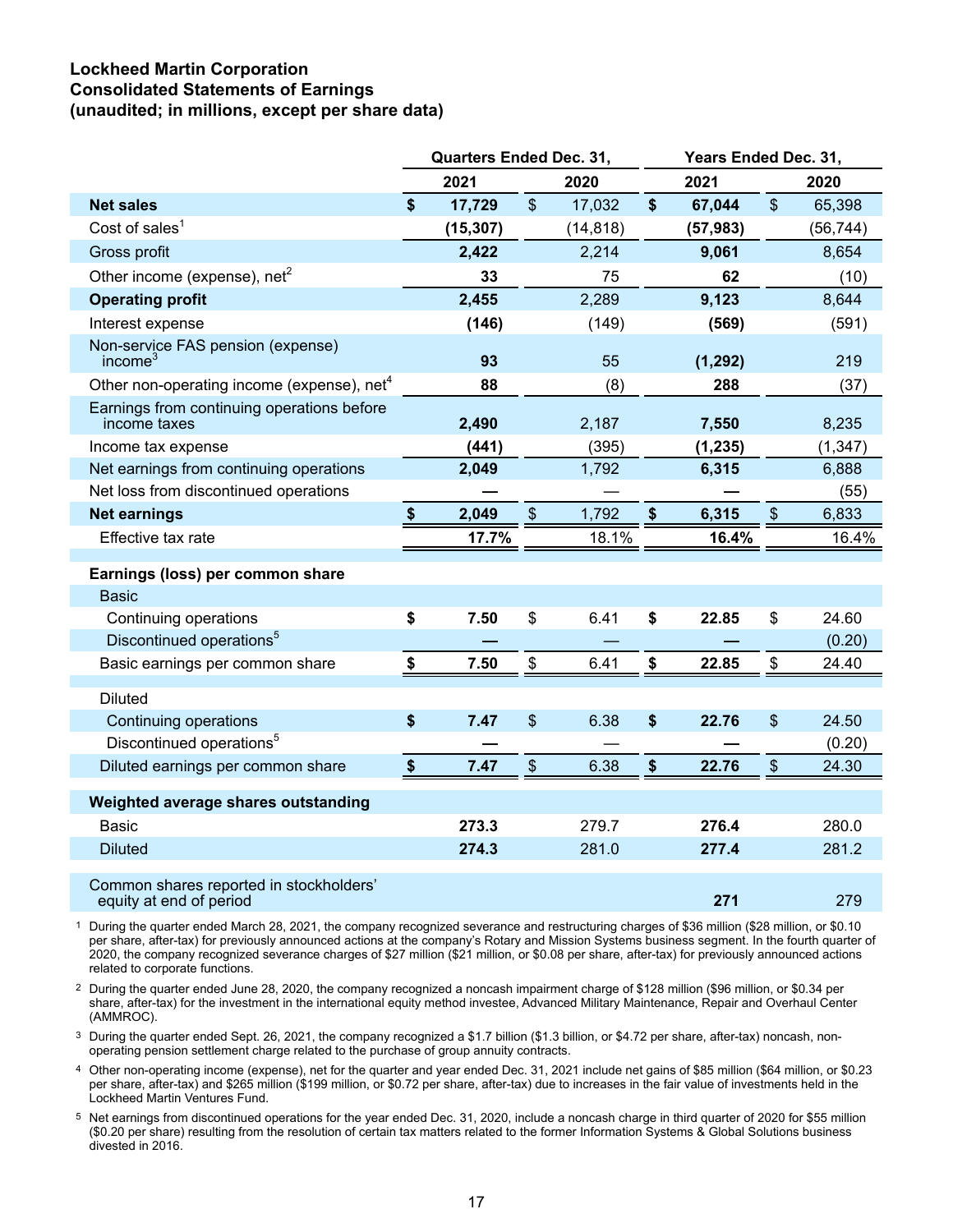## **Lockheed Martin Corporation Business Segment Summary Operating Results (unaudited; in millions)**

|                                                   | <b>Quarters Ended Dec. 31,</b> |            |                           |        |                |      | Years Ended Dec. 31, |                           |        |             |
|---------------------------------------------------|--------------------------------|------------|---------------------------|--------|----------------|------|----------------------|---------------------------|--------|-------------|
|                                                   |                                | 2021       |                           | 2020   | $\%$<br>Change |      | 2021                 |                           | 2020   | %<br>Change |
| <b>Net sales</b>                                  |                                |            |                           |        |                |      |                      |                           |        |             |
| Aeronautics                                       | \$                             | $7,127$ \$ |                           | 6,714  | 6%             | \$   | 26,748               | $\boldsymbol{\mathsf{S}}$ | 26,266 | 2%          |
| <b>Missiles and Fire Control</b>                  |                                | 3,219      |                           | 2,866  | 12%            |      | 11,693               |                           | 11,257 | 4%          |
| Rotary and Mission Systems                        |                                | 4,460      |                           | 4,212  | 6%             |      | 16,789               |                           | 15,995 | 5%          |
| Space                                             |                                | 2,923      |                           | 3,240  | (10%)          |      | 11,814               |                           | 11,880 | $(1\%)$     |
| <b>Total net sales</b>                            | \$                             | 17,729     | \$                        | 17,032 | 4%             | \$   | 67,044               | \$                        | 65,398 | 3%          |
|                                                   |                                |            |                           |        |                |      |                      |                           |        |             |
| <b>Operating profit</b>                           |                                |            |                           |        |                |      |                      |                           |        |             |
| Aeronautics                                       | \$                             | 820        | $\boldsymbol{\mathsf{S}}$ | 727    | 13%            | \$   | 2,799                | $\$\$                     | 2,843  | (2%)        |
| Missiles and Fire Control                         |                                | 438        |                           | 374    | 17%            |      | 1,648                |                           | 1,545  | 7%          |
| <b>Rotary and Mission Systems</b>                 |                                | 448        |                           | 406    | 10%            |      | 1,798                |                           | 1,615  | 11%         |
| Space                                             |                                | 308        |                           | 368    | (16%)          |      | 1,134                |                           | 1,149  | (1%)        |
| <b>Total business segment operating</b><br>profit |                                | 2,014      |                           | 1,875  | 7%             |      | 7,379                |                           | 7,152  | 3%          |
| <b>Unallocated items</b>                          |                                |            |                           |        |                |      |                      |                           |        |             |
| FAS/CAS operating adjustment                      |                                | 491        |                           | 469    |                |      | 1,960                |                           | 1,876  |             |
| Severance and restructuring charges <sup>1</sup>  |                                |            | (27)                      |        |                | (36) |                      | (27)                      |        |             |
| Other, net <sup>2</sup>                           |                                | (50)       |                           | (28)   |                |      | (180)                |                           | (357)  |             |
| <b>Total unallocated items</b>                    |                                | 441        |                           | 414    | 7%             |      | 1,744                |                           | 1,492  | 17%         |
| <b>Total consolidated operating</b><br>profit     | \$                             | 2,455      | $\sqrt[6]{3}$             | 2,289  | 7%             | \$   | 9,123                | $\sqrt[6]{\frac{1}{2}}$   | 8,644  | 6%          |
|                                                   |                                |            |                           |        |                |      |                      |                           |        |             |
| <b>Operating margin</b>                           |                                |            |                           |        |                |      |                      |                           |        |             |
| Aeronautics                                       |                                | 11.5%      |                           | 10.8%  |                |      | 10.5%                |                           | 10.8%  |             |
| Missiles and Fire Control                         |                                | 13.6%      |                           | 13.0%  |                |      | 14.1%                |                           | 13.7%  |             |
| Rotary and Mission Systems                        |                                | 10.0%      |                           | 9.6%   |                |      | 10.7%                |                           | 10.1%  |             |
| Space                                             |                                | 10.5%      |                           | 11.4%  |                |      | 9.6%                 |                           | 9.7%   |             |
| <b>Total business segment operating</b><br>margin |                                | 11.4%      |                           | 11.0%  |                |      | 11.0%                |                           | 10.9%  |             |
|                                                   |                                |            |                           |        |                |      |                      |                           |        |             |
| <b>Total consolidated operating</b><br>margin     |                                | 13.8%      |                           | 13.4%  |                |      | 13.6%                |                           | 13.2%  |             |

**1** Severance and restructuring charges for the year ended Dec. 31, 2021 include charges of \$36 million (\$28 million, or \$0.10 per share, after-tax) for previously announced actions at the company's Rotary and Mission Systems business segment recognized in the first quarter of 2021. Severance and restructuring charges for the quarter and year ended Dec. 31, 2020 include charges of \$27 million (\$21 million, or \$0.08 per share, after-tax) for previously announced actions related to corporate functions recognized in the fourth quarter of 2020.

**2** Other, net for the year ended Dec. 31, 2020 includes a noncash impairment charge of \$128 million (\$96 million, or \$0.34 per share, after-tax) for the investment in the international equity method investee, Advanced Military Maintenance, Repair and Overhaul Center (AMMROC) recognized in the second quarter of 2020.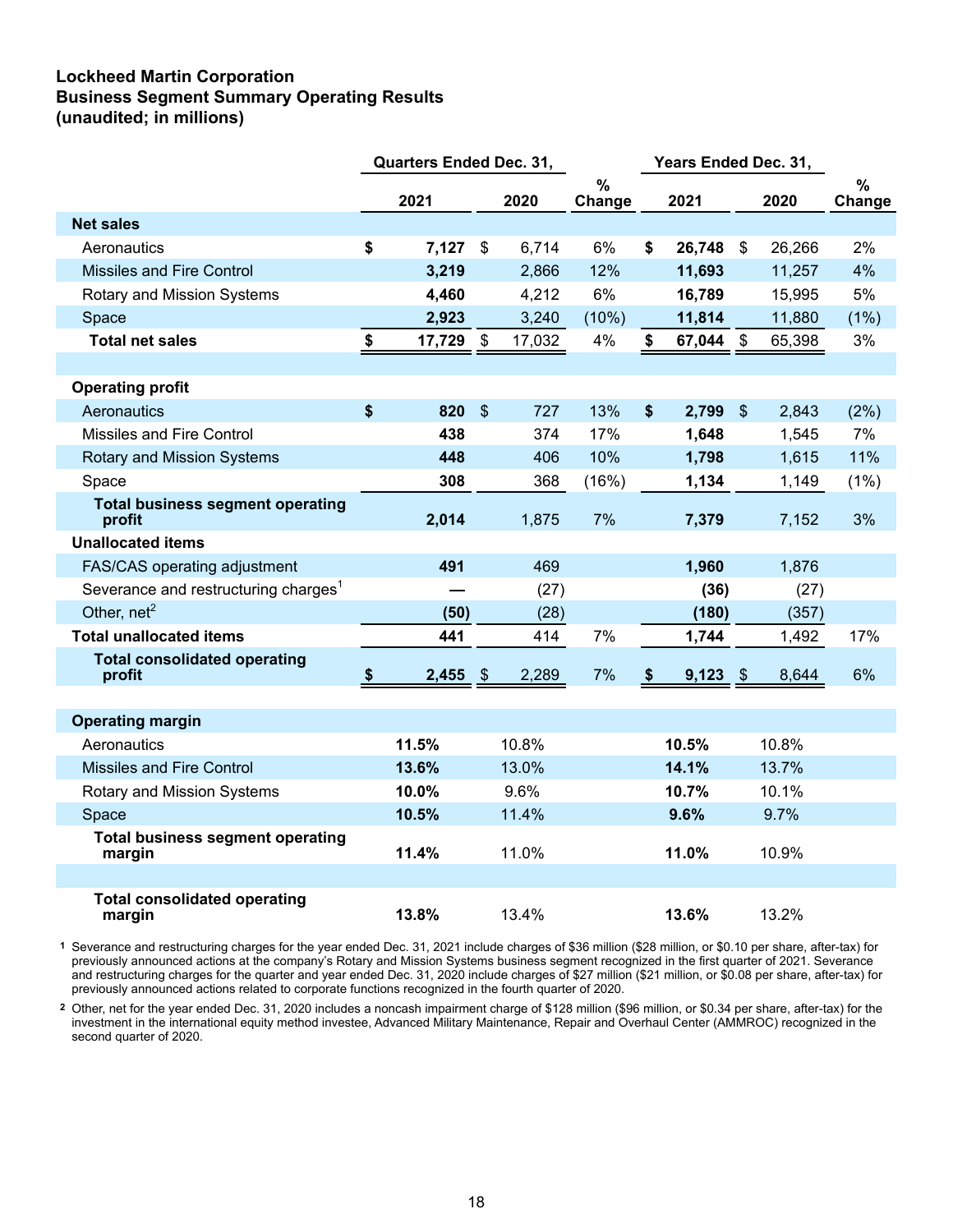## **Lockheed Martin Corporation Selected Financial Data (unaudited; in millions)**

|                                                       | <b>Quarters Ended Dec. 31,</b> |    |      |    | Years Ended Dec. 31, |      |      |      |  |  |
|-------------------------------------------------------|--------------------------------|----|------|----|----------------------|------|------|------|--|--|
|                                                       | 2021                           |    | 2020 |    |                      | 2021 |      | 2020 |  |  |
| Amortization of purchased intangibles                 |                                |    |      |    |                      |      |      |      |  |  |
| Aeronautics                                           |                                |    | S    |    | S.                   | 1    | - \$ |      |  |  |
| Missiles and Fire Control                             |                                |    |      |    |                      |      |      |      |  |  |
| Rotary and Mission Systems                            |                                | 58 |      | 58 |                      | 232  |      | 232  |  |  |
| Space                                                 |                                | л  |      | 16 |                      | 50   |      | 37   |  |  |
| <b>Total amortization of purchased</b><br>intangibles |                                | 62 | - \$ | 74 | \$.                  | 285  | - \$ | 271  |  |  |

|                                                          | 2022<br><b>Outlook</b> |           |   | 2021<br>Actual |
|----------------------------------------------------------|------------------------|-----------|---|----------------|
| <b>Total FAS income (expense) and CAS costs</b>          |                        |           |   |                |
| FAS pension income (expense)                             | \$                     | 460       | S | (1, 398)       |
| Less: CAS pension cost                                   |                        | 1,800     |   | 2,066          |
| Net FAS/CAS pension adjustment                           |                        | 2,260     |   | 668            |
| Less: pension settlement charge                          |                        |           |   | 1,665          |
| Net FAS/CAS pension adjustment - adjusted <sup>1,2</sup> |                        | 2,260     | S | 2,333          |
|                                                          |                        |           |   |                |
| Service and non-service cost reconciliation              |                        |           |   |                |
| FAS pension service cost                                 | \$                     | $(95)$ \$ |   | (106)          |
| Less: CAS pension cost                                   |                        | 1,800     |   | 2,066          |
| FAS/CAS operating adjustment                             |                        | 1,705     |   | 1,960          |
| FAS pension non-service income (expense)                 |                        | 555       |   | (1, 292)       |
| Net FAS/CAS pension adjustment                           |                        | 2,260     |   | 668            |
| Less: pension settlement charge                          |                        |           |   | 1,665          |
| Net FAS/CAS pension adjustment - adjusted <sup>1,2</sup> |                        | 2,260     |   | 2,333          |

1 Net FAS/CAS pension adjustment – adjusted is a non-GAAP measure. See the "Use of Non-GAAP Financial Measures" section of this news release for more information.

<sup>2</sup> The non-service cost components in the table above relate only to the company's qualified defined benefit pension plans. The company recognized a noncash, non-operating settlement charge of \$1,665 million in the third quarter of 2021 related to the accelerated recognition of actuarial losses previously included in accumulated other comprehensive loss for certain pension plans as a result of the purchase of group annuity contracts from an insurance company.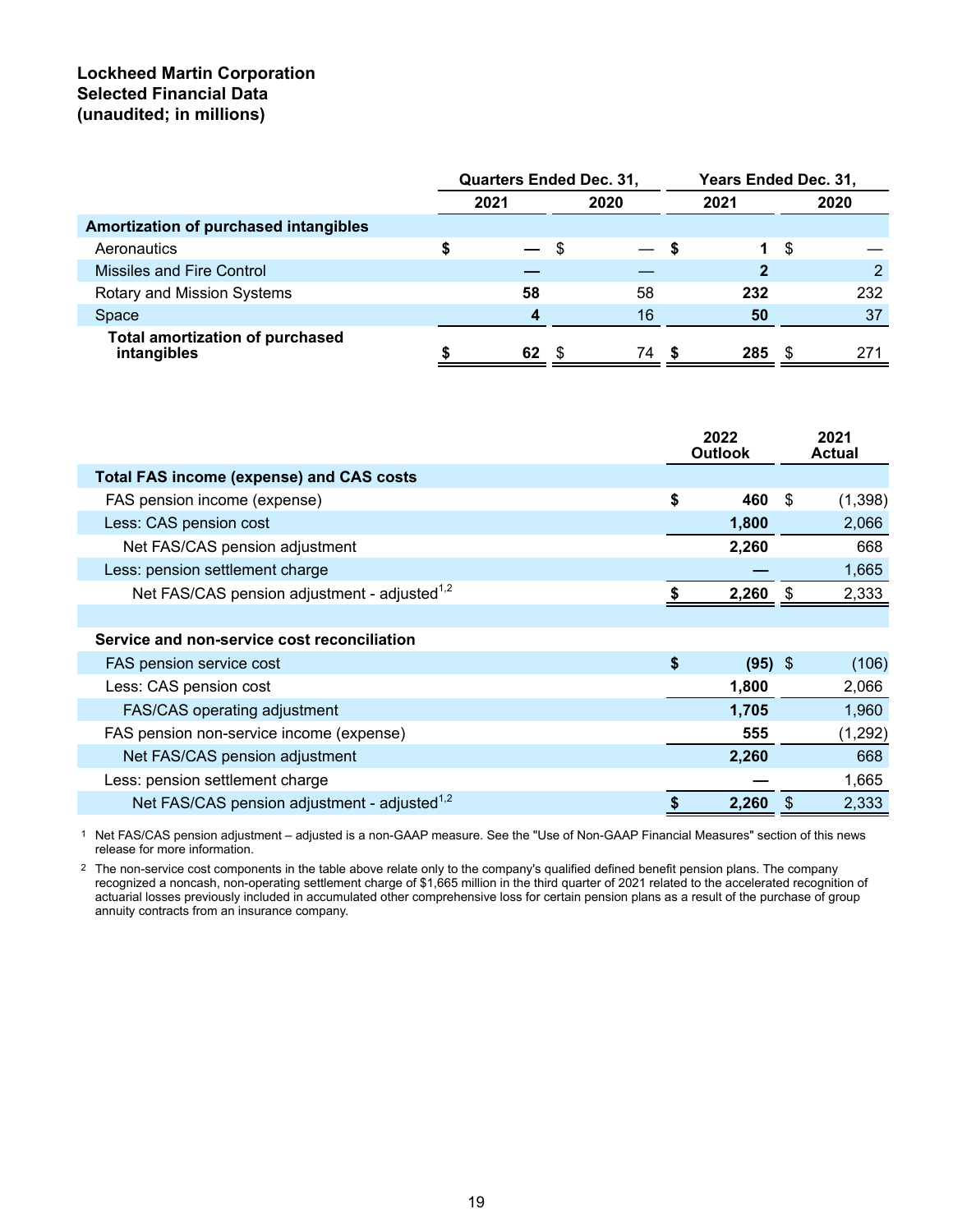## **Lockheed Martin Corporation Consolidated Balance Sheets (unaudited, in millions, except par value)**

|                                        |            | Dec. 31,<br>2021 |                         | Dec. 31,<br>2020 |
|----------------------------------------|------------|------------------|-------------------------|------------------|
| <b>Assets</b>                          |            |                  |                         |                  |
| <b>Current assets</b>                  |            |                  |                         |                  |
| Cash and cash equivalents              | \$         | 3,604            | $\$\$                   | 3,160            |
| Receivables, net                       |            | 1,963            |                         | 1,978            |
| <b>Contract assets</b>                 |            | 10,579           |                         | 9,545            |
| Inventories                            |            | 2,981            |                         | 3,545            |
| Other current assets                   |            | 688              |                         | 1,150            |
| <b>Total current assets</b>            |            | 19,815           |                         | 19,378           |
|                                        |            |                  |                         |                  |
| Property, plant and equipment, net     |            | 7,597            |                         | 7,213            |
| Goodwill                               |            | 10,813           |                         | 10,806           |
| Intangible assets, net                 |            | 2,706            |                         | 3,012            |
| Deferred income taxes                  |            | 2,290            |                         | 3,475            |
| Other noncurrent assets                |            | 7,652            |                         | 6,826            |
| <b>Total assets</b>                    | \$         | 50,873           | $\frac{1}{2}$           | 50,710           |
|                                        |            |                  |                         |                  |
| <b>Liabilities and equity</b>          |            |                  |                         |                  |
| <b>Current liabilities</b>             |            |                  |                         |                  |
| Accounts payable                       | \$         | 780              | $\$\$                   | 880              |
| Salaries, benefits and payroll taxes   |            | 3,108            |                         | 3,163            |
| <b>Contract liabilities</b>            |            | 8,107            |                         | 7,545            |
| Current maturities of long-term debt   |            | 6                |                         | 500              |
| Other current liabilities              |            | 1,996            |                         | 1,845            |
| <b>Total current liabilities</b>       |            | 13,997           |                         | 13,933           |
|                                        |            |                  |                         |                  |
| Long-term debt, net                    |            | 11,670           |                         | 11,669           |
| Accrued pension liabilities            |            | 8,319            |                         | 12,874           |
| Other noncurrent liabilities           |            | 5,928            |                         | 6,196            |
| <b>Total liabilities</b>               |            | 39,914           |                         | 44,672           |
|                                        |            |                  |                         |                  |
| Stockholders' equity                   |            |                  |                         |                  |
| Common stock, \$1 par value per share  |            | 271              |                         | 279              |
| Additional paid-in capital             |            | 94               |                         | 221              |
| Retained earnings                      |            | 21,600           |                         | 21,636           |
| Accumulated other comprehensive loss   |            | (11,006)         |                         | (16, 121)        |
| Total stockholders' equity             |            | 10,959           |                         | 6,015            |
| Noncontrolling interests in subsidiary |            |                  |                         | 23               |
| Total equity                           |            | 10,959           |                         | 6,038            |
| Total liabilities and equity           | $\pmb{\$}$ | 50,873           | $\sqrt[6]{\frac{1}{2}}$ | 50,710           |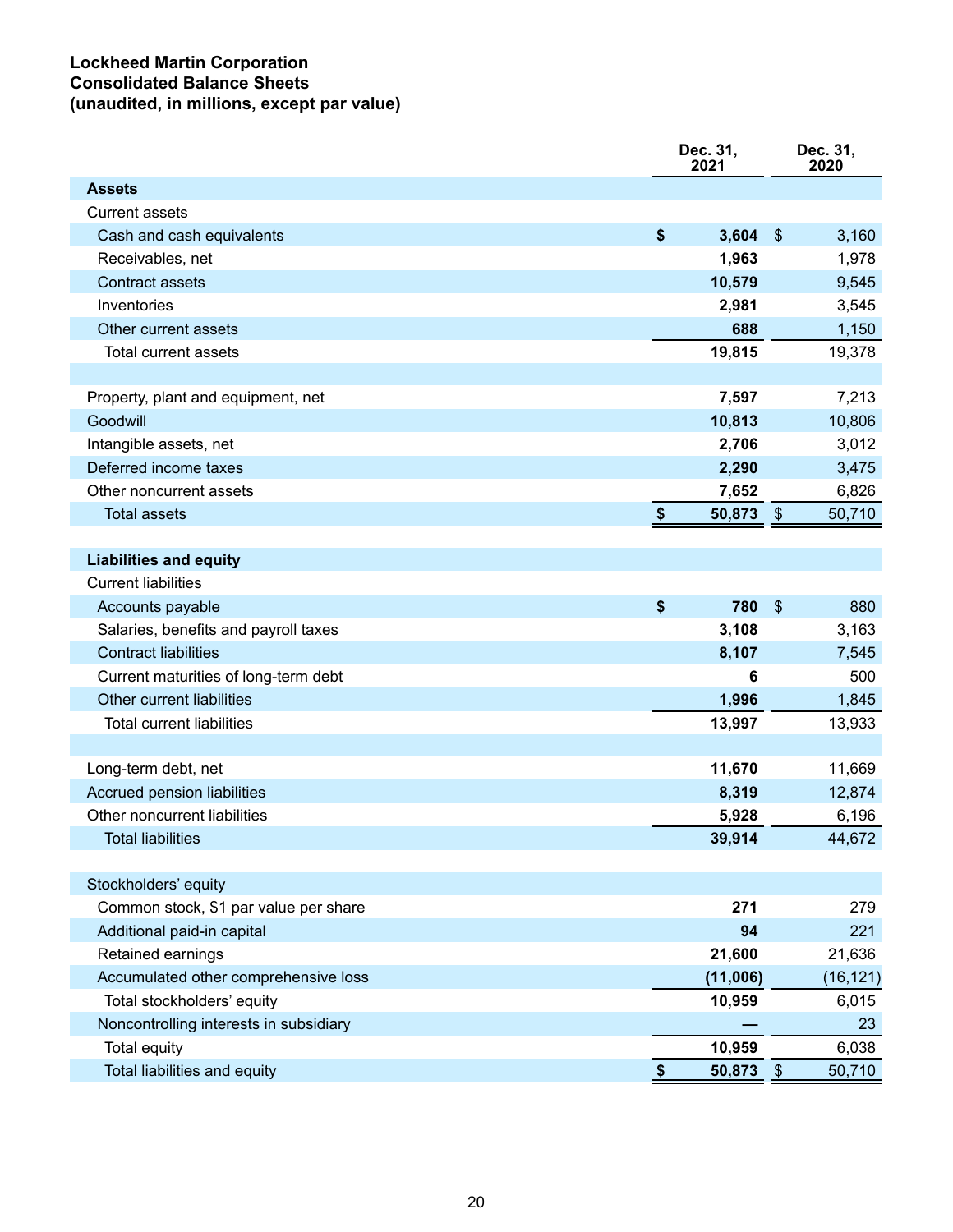## **Lockheed Martin Corporation Consolidated Statements of Cash Flows (unaudited; in millions)**

|                                                                                    | Years Ended Dec. 31, |          |    |          |
|------------------------------------------------------------------------------------|----------------------|----------|----|----------|
|                                                                                    |                      | 2021     |    | 2020     |
| <b>Operating activities</b>                                                        |                      |          |    |          |
| Net earnings                                                                       | \$                   | 6,315    | \$ | 6,833    |
| Adjustments to reconcile net earnings to net cash provided by operating activities |                      |          |    |          |
| Depreciation and amortization                                                      |                      | 1,364    |    | 1,290    |
| Stock-based compensation                                                           |                      | 227      |    | 221      |
| Equity method investment impairment                                                |                      |          |    | 128      |
| Tax resolution related to former IS&GS business                                    |                      |          |    | 55       |
| Deferred income taxes                                                              |                      | (183)    |    | 5        |
| Pension settlement charge                                                          |                      | 1,665    |    |          |
| Severance and restructuring charges                                                |                      | 36       |    | 27       |
| Changes in assets and liabilities                                                  |                      |          |    |          |
| Receivables, net                                                                   |                      | 15       |    | 359      |
| <b>Contract assets</b>                                                             |                      | (1,034)  |    | (451)    |
| Inventories                                                                        |                      | 564      |    | 74       |
| Accounts payable                                                                   |                      | (98)     |    | (372)    |
| <b>Contract liabilities</b>                                                        |                      | 562      |    | 491      |
| Income taxes                                                                       |                      | 45       |    | (19)     |
| Postretirement benefit plans                                                       |                      | (267)    |    | (1, 197) |
| Other, net                                                                         |                      | 10       |    | 739      |
| Net cash provided by operating activities                                          |                      | 9,221    |    | 8,183    |
|                                                                                    |                      |          |    |          |
| <b>Investing activities</b>                                                        |                      |          |    |          |
| Capital expenditures                                                               |                      | (1, 522) |    | (1,766)  |
| Acquisitions of businesses                                                         |                      |          |    | (282)    |
| Other, net                                                                         |                      | 361      |    | 38       |
| Net cash used for investing activities                                             |                      | (1, 161) |    | (2,010)  |
|                                                                                    |                      |          |    |          |
| <b>Financing activities</b>                                                        |                      |          |    |          |
| Issuance of long-term debt, net of related costs                                   |                      |          |    | 1,131    |
| Repayments of long-term debt                                                       |                      | (500)    |    | (1,650)  |
| Repurchases of common stock                                                        |                      | (4,087)  |    | (1, 100) |
| Dividends paid                                                                     |                      | (2,940)  |    | (2,764)  |
| Other, net                                                                         |                      | (89)     |    | (144)    |
| Net cash used for financing activities                                             |                      | (7,616)  |    | (4, 527) |
|                                                                                    |                      |          |    |          |
| Net change in cash and cash equivalents                                            |                      | 444      |    | 1,646    |
| Cash and cash equivalents at beginning of period                                   |                      | 3,160    |    | 1,514    |
| Cash and cash equivalents at end of period                                         | \$                   | 3,604    | \$ | 3,160    |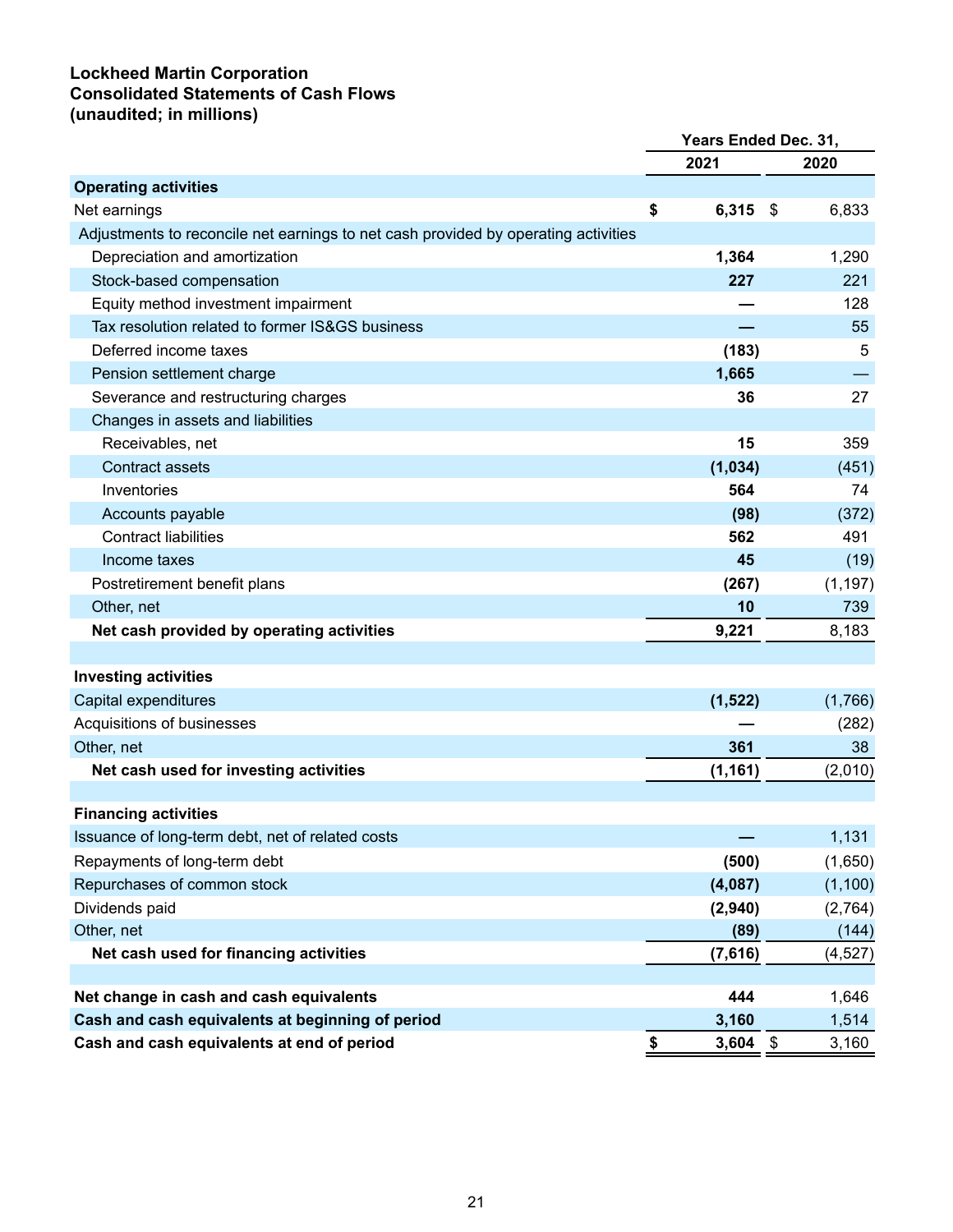## **Lockheed Martin Corporation Consolidated Statement of Equity (unaudited; in millions)**

|                                                           | Common<br><b>Stock</b> | <b>Additional</b><br>Paid-in<br>Capital | Retained<br><b>Earnings</b> |    | Accumulated<br>Other<br>Comprehensive<br>Loss | Total<br>Stockholders'<br><b>Equity</b> |         | <b>Noncontrolling</b><br><b>Interests</b><br>in Subsidiary | <b>Total</b><br><b>Equity</b> |  |
|-----------------------------------------------------------|------------------------|-----------------------------------------|-----------------------------|----|-----------------------------------------------|-----------------------------------------|---------|------------------------------------------------------------|-------------------------------|--|
| Balance at Dec. 31, 2020                                  | 279                    | 221<br>S                                | \$21,636                    | -S | $(16, 121)$ \$                                |                                         | 6,015   | 23<br>\$.                                                  | \$6,038                       |  |
| Net earnings                                              |                        |                                         | 6,315                       |    |                                               |                                         | 6.315   |                                                            | 6,315                         |  |
| Other comprehensive income, net of tax <sup>1</sup>       |                        |                                         |                             |    | 5.115                                         |                                         | 5,115   |                                                            | 5,115                         |  |
| Dividends declared <sup>2</sup>                           |                        |                                         | (2,944)                     |    |                                               |                                         | (2,944) |                                                            | (2,944)                       |  |
| Repurchases of common stock                               | (9)                    | (671)                                   | (3, 407)                    |    |                                               |                                         | (4,087) |                                                            | (4,087)                       |  |
| Stock-based awards, ESOP activity and<br>other            |                        | 544                                     |                             |    |                                               |                                         | 545     |                                                            | 545                           |  |
| Net decrease in noncontrolling interests<br>in subsidiary |                        |                                         |                             |    |                                               |                                         |         | (23)                                                       | (23)                          |  |
| <b>Balance at Dec. 31, 2021</b>                           | 271                    | 94<br>- \$                              | \$21,600                    |    | $(11,006)$ \$                                 |                                         | 10,959  | S                                                          | \$10,959                      |  |

1 The change in other comprehensive loss, net of tax primarily relates to amounts recognized for the company's post-retirement benefit plans.

 $^2$  Represents dividends of \$2.60 per share declared for each of the first, second and third quarters of 2021 and dividends of \$2.80 per share declared for the fourth quarter of 2021.